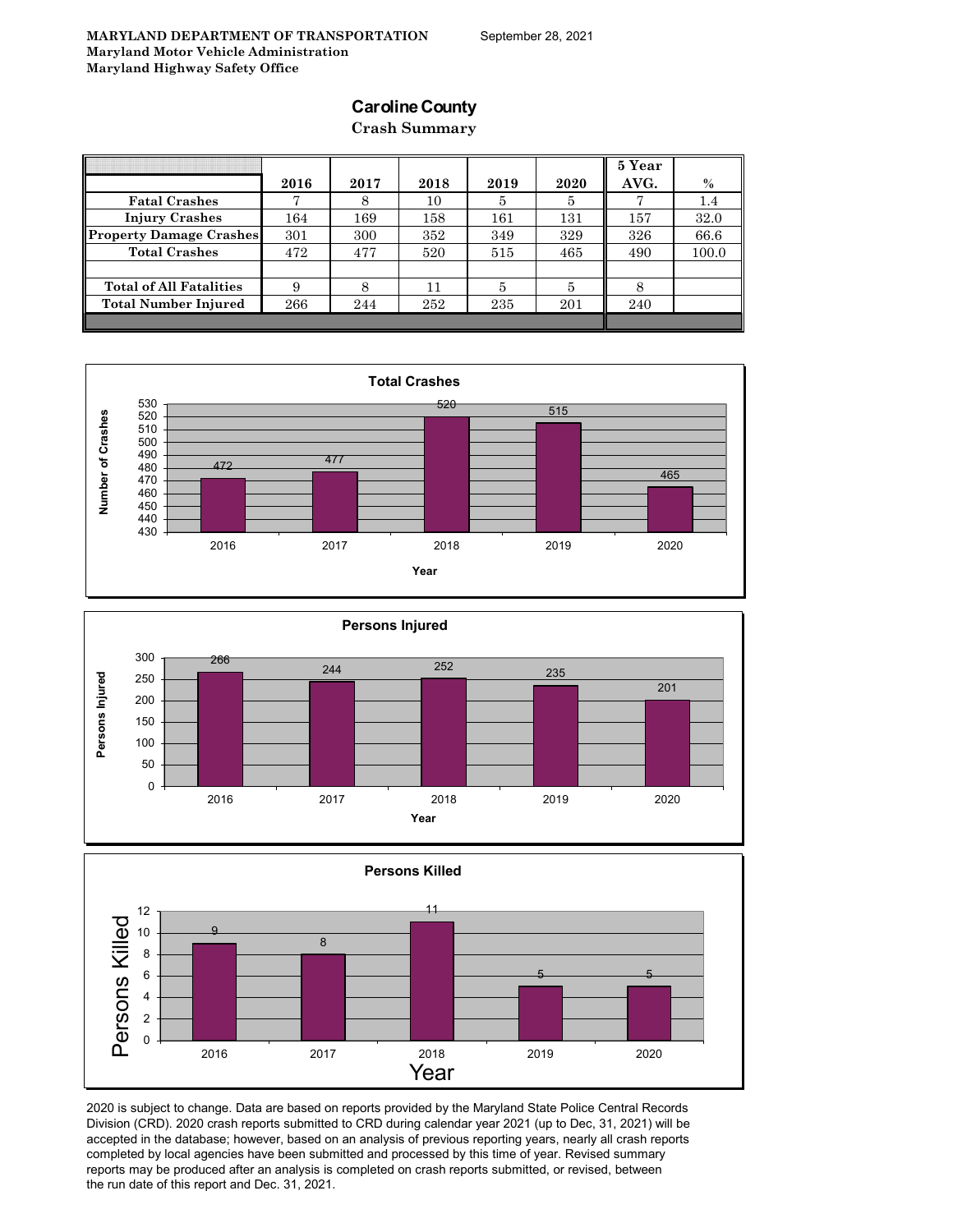|                        |                  |                  | noute type       |                  |                  |                  |           |
|------------------------|------------------|------------------|------------------|------------------|------------------|------------------|-----------|
|                        |                  |                  |                  |                  |                  |                  |           |
| <b>Route Type</b>      | 2016             | 2017             | 2018             | 2019             | 2020             | AVG.             | $\%$      |
| <b>IS</b>              | $\overline{0}$   | $\Omega$         | $\Omega$         | $\overline{0}$   | $\overline{0}$   | $\mathbf{0}$     | 0.0       |
| <b>US</b>              | $\mathbf{1}$     | $\overline{0}$   | $\boldsymbol{0}$ | $\mathbf{0}$     | $\overline{0}$   | $\mathbf{0}$     | 0.0       |
| <b>MD</b>              | 298              | 314              | 336              | 342              | 304              | 319              | 65.1      |
| $\bf CO$               | 98               | 95               | 119              | 115              | 102              | 106              | $21.6\,$  |
| MU                     | $35\,$           | 30               | $37\,$           | $\,29$           | $35\,$           | 33               | $6.8\,$   |
| GV                     | $\overline{0}$   | $\boldsymbol{0}$ | $\mathbf{0}$     | $\mathbf{0}$     | $\boldsymbol{0}$ | $\boldsymbol{0}$ | 0.0       |
| ${\bf SR}$             | $\mathbf{0}$     | $\mathbf{0}$     | $\boldsymbol{0}$ | $\mathbf{0}$     | $\boldsymbol{0}$ | $\overline{0}$   | 0.0       |
| <b>OP</b>              | $\boldsymbol{0}$ | $\boldsymbol{0}$ | $\sqrt{2}$       | $\boldsymbol{0}$ | $\sqrt{2}$       | $\mathbf{1}$     | $\rm 0.2$ |
| Balto. City CY         | $\mathbf{0}$     | $\boldsymbol{0}$ | $\boldsymbol{0}$ | $\mathbf{0}$     | $\boldsymbol{0}$ | $\boldsymbol{0}$ | 0.0       |
| <b>Parking Lots</b>    | $\,8\,$          | 16               | 13               | 14               | 14               | 13               | 2.7       |
| Unknown                | $32\,$           | $\bf 22$         | 13               | 15               | $\,8\,$          | 18               | $3.7\,$   |
| <b>Total Crashes</b>   | 472              | 477              | 520              | 515              | 465              | 490              | 100.0     |
|                        |                  |                  |                  |                  |                  |                  |           |
|                        |                  |                  |                  |                  |                  |                  |           |
| <b>Route Type</b>      | 2016             | 2017             | 2018             | 2019             | 2020             | AVG.             | $\%$      |
| $\overline{\text{IS}}$ | $\overline{0}$   | $\overline{0}$   | $\mathbf{0}$     | $\mathbf{0}$     | $\boldsymbol{0}$ | $\boldsymbol{0}$ | $0.0\,$   |
| <b>US</b>              | $\overline{0}$   | $\mathbf{0}$     | $\overline{0}$   | $\overline{0}$   | $\mathbf{0}$     | $\overline{0}$   | 0.0       |
| MD                     | 110              | 114              | 110              | 110              | 94               | 108              | 68.7      |
| $\bf CO$               | $33\,$           | 42               | $\rm 37$         | $39\,$           | ${\bf 26}$       | 35               | $22.6\,$  |
| MU                     | $\,8\,$          | 6                | $\sqrt{7}$       | $\,8\,$          | $10\,$           | $8\,$            | $5.0\,$   |
| GV                     | $\boldsymbol{0}$ | $\boldsymbol{0}$ | $\boldsymbol{0}$ | $\mathbf{0}$     | $\boldsymbol{0}$ | $\boldsymbol{0}$ | 0.0       |
| SR                     | $\mathbf{0}$     | $\boldsymbol{0}$ | $\boldsymbol{0}$ | $\mathbf{0}$     | $\overline{0}$   | $\mathbf{0}$     | 0.0       |
| <b>OP</b>              | $\boldsymbol{0}$ | $\boldsymbol{0}$ | $\boldsymbol{0}$ | $\boldsymbol{0}$ | $\boldsymbol{0}$ | $\boldsymbol{0}$ | $0.0\,$   |
| Balto. City CY         | $\boldsymbol{0}$ | $\boldsymbol{0}$ | $\boldsymbol{0}$ | $\boldsymbol{0}$ | $\boldsymbol{0}$ | $\mathbf{0}$     | 0.0       |
| <b>Parking Lots</b>    | $\mathbf{1}$     | $\sqrt{3}$       | $\mathbf{1}$     | $\mathbf{1}$     | $\boldsymbol{0}$ | $\mathbf{1}$     | $\rm 0.8$ |
| Unknown                | $12\,$           | $\sqrt{4}$       | $\overline{3}$   | $\sqrt{3}$       | $\mathbf{1}$     | $\bf 5$          | $2.9\,$   |
| <b>Injury Crashes</b>  | 164              | 169              | 158              | 161              | 131              | 157              | 100.0     |
|                        |                  |                  |                  |                  |                  |                  |           |
|                        |                  |                  |                  |                  |                  |                  |           |
| Route Type             | 2016             | 2017             | 2018             | 2019             | 2020             | AVG.             | $\%$      |
| IS                     | $\boldsymbol{0}$ | $\boldsymbol{0}$ | $\boldsymbol{0}$ | $\boldsymbol{0}$ | $\boldsymbol{0}$ | $\boldsymbol{0}$ | $0.0\,$   |
| <b>US</b>              | $\mathbf 1$      | $\boldsymbol{0}$ | $\boldsymbol{0}$ | $\boldsymbol{0}$ | $\boldsymbol{0}$ | $\boldsymbol{0}$ | $2.9\,$   |
| <b>MD</b>              | $\mathbf{3}$     | $\,6\,$          | 9                | $\overline{4}$   | $\,4\,$          | $\bf 5$          | 74.3      |
| $\bf{CO}$              | $\overline{2}$   | $\overline{2}$   | $\mathbf{1}$     | $\mathbf{1}$     | $\mathbf{1}$     | $\mathbf{1}$     | $20.0\,$  |
| MU                     | $\mathbf{1}$     | $\mathbf{0}$     | $\boldsymbol{0}$ | $\overline{0}$   | $\boldsymbol{0}$ | $\mathbf{0}$     | $2.9\,$   |
| GV                     | $\overline{0}$   | $\mathbf{0}$     | $\boldsymbol{0}$ | $\mathbf{0}$     | $\overline{0}$   | $\mathbf{0}$     | 0.0       |
| $\mathbf{SR}$          | $\boldsymbol{0}$ | $\boldsymbol{0}$ | $\boldsymbol{0}$ | $\boldsymbol{0}$ | $\overline{0}$   | $\boldsymbol{0}$ | 0.0       |
| <b>OP</b>              | $\overline{0}$   | $\boldsymbol{0}$ | $\boldsymbol{0}$ | $\mathbf{0}$     | $\boldsymbol{0}$ | $\boldsymbol{0}$ | 0.0       |
| Balto. City CY         | $\boldsymbol{0}$ | $\boldsymbol{0}$ | $\boldsymbol{0}$ | $\mathbf{0}$     | $\mathbf{0}$     | $\boldsymbol{0}$ | 0.0       |
| <b>Parking Lots</b>    | $\boldsymbol{0}$ | $\boldsymbol{0}$ | $\boldsymbol{0}$ | $\overline{0}$   | $\overline{0}$   | $\mathbf{0}$     | 0.0       |
| Unknown                | $\overline{0}$   | $\boldsymbol{0}$ | $\boldsymbol{0}$ | $\overline{0}$   | $\overline{0}$   | $\boldsymbol{0}$ | $0.0\,$   |
| <b>Fatal Crashes</b>   | $\overline{7}$   | $\,8\,$          | 10               | $\overline{5}$   | $\overline{5}$   | $\overline{7}$   | 100.0     |

# **Caroline County**

**Route Type**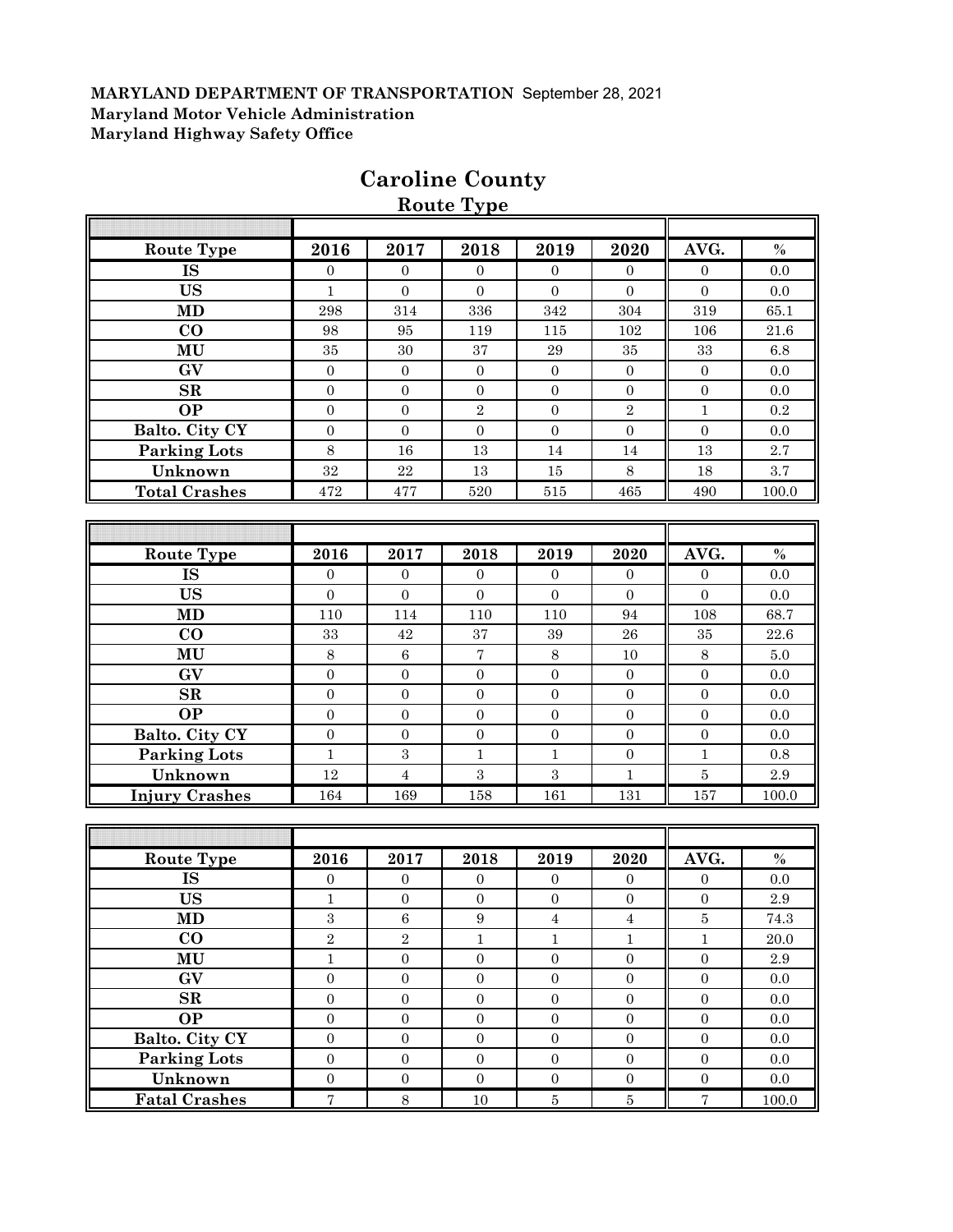#### **Caroline County**

| County                |                  |                  |                  |                  |                  |                  |       |
|-----------------------|------------------|------------------|------------------|------------------|------------------|------------------|-------|
|                       |                  |                  |                  |                  |                  |                  |       |
| County                | 2016             | 2017             | 2018             | 2019             | 2020             | AVG.             | $\%$  |
| Allegany              | $\overline{0}$   | $\mathbf{0}$     | $\mathbf{0}$     | $\overline{0}$   | $\overline{0}$   | $\mathbf{0}$     | 0.0   |
| Anne Arundel          | $\overline{0}$   | $\boldsymbol{0}$ | $\overline{0}$   | $\mathbf{0}$     | $\overline{0}$   | $\mathbf{0}$     | 0.0   |
| <b>Baltimore</b>      | $\overline{0}$   | $\mathbf{0}$     | $\overline{0}$   | $\overline{0}$   | $\overline{0}$   | $\overline{0}$   | 0.0   |
| Calvert               | $\Omega$         | $\overline{0}$   | $\theta$         | $\overline{0}$   | $\overline{0}$   | $\theta$         | 0.0   |
| Caroline              | 472              | 477              | 520              | 515              | 465              | 490              | 100.0 |
| Carroll               | $\boldsymbol{0}$ | $\boldsymbol{0}$ | 0                | 0                | 0                | $\boldsymbol{0}$ | 0.0   |
| Cecil                 | $\boldsymbol{0}$ | $\boldsymbol{0}$ | $\boldsymbol{0}$ | $\mathbf{0}$     | $\overline{0}$   | $\mathbf{0}$     | 0.0   |
| Charles               | $\overline{0}$   | $\overline{0}$   | $\overline{0}$   | $\overline{0}$   | $\overline{0}$   | $\overline{0}$   | 0.0   |
| Dorchester            | $\overline{0}$   | $\overline{0}$   | $\overline{0}$   | $\overline{0}$   | $\overline{0}$   | $\overline{0}$   | 0.0   |
| Frederick             | $\overline{0}$   | $\overline{0}$   | 0                | $\overline{0}$   | $\overline{0}$   | $\overline{0}$   | 0.0   |
| Garrett               | $\mathbf{0}$     | $\boldsymbol{0}$ | $\boldsymbol{0}$ | $\boldsymbol{0}$ | $\overline{0}$   | $\boldsymbol{0}$ |       |
|                       |                  |                  |                  |                  |                  |                  | 0.0   |
| Harford               | $\boldsymbol{0}$ | $\boldsymbol{0}$ | $\boldsymbol{0}$ | $\boldsymbol{0}$ | $\overline{0}$   | $\boldsymbol{0}$ | 0.0   |
| Howard                | $\boldsymbol{0}$ | $\boldsymbol{0}$ | 0                | $\bf{0}$         | $\mathbf{0}$     | $\boldsymbol{0}$ | 0.0   |
| Kent                  | $\boldsymbol{0}$ | $\boldsymbol{0}$ | 0                | $\mathbf{0}$     | $\mathbf{0}$     | $\boldsymbol{0}$ | 0.0   |
| Montgomery            | $\overline{0}$   | $\overline{0}$   | $\overline{0}$   | $\overline{0}$   | $\overline{0}$   | $\overline{0}$   | 0.0   |
| Prince George's       | $\overline{0}$   | $\overline{0}$   | $\overline{0}$   | $\overline{0}$   | $\overline{0}$   | $\Omega$         | 0.0   |
| Queen Anne's          | $\overline{0}$   | $\mathbf{0}$     | $\overline{0}$   | $\overline{0}$   | $\overline{0}$   | $\overline{0}$   | 0.0   |
| St. Mary's            | 0                | $\mathbf{0}$     | $\boldsymbol{0}$ | $\boldsymbol{0}$ | $\overline{0}$   | $\boldsymbol{0}$ | 0.0   |
| Somerset              | $\overline{0}$   | $\overline{0}$   | $\overline{0}$   | $\overline{0}$   | $\overline{0}$   | $\overline{0}$   | 0.0   |
| Talbot                | $\boldsymbol{0}$ | $\boldsymbol{0}$ | $\bf{0}$         | $\bf{0}$         | $\mathbf{0}$     | $\boldsymbol{0}$ | 0.0   |
| Washington            | $\overline{0}$   | $\overline{0}$   | $\overline{0}$   | $\overline{0}$   | $\overline{0}$   | $\overline{0}$   | 0.0   |
| Wicomico              | $\overline{0}$   | $\overline{0}$   | $\overline{0}$   | $\theta$         | $\overline{0}$   | $\overline{0}$   | 0.0   |
| Worcester             | $\overline{0}$   | $\overline{0}$   | $\overline{0}$   | $\mathbf{0}$     | $\overline{0}$   | $\overline{0}$   | 0.0   |
| <b>Baltimore City</b> | $\boldsymbol{0}$ | $\boldsymbol{0}$ | $\boldsymbol{0}$ | $\boldsymbol{0}$ | 0                | $\boldsymbol{0}$ | 0.0   |
| <b>Total Crashes</b>  | 472              | 477              | 520              | 515              | 465              | 490              | 100.0 |
|                       |                  |                  |                  |                  |                  |                  |       |
|                       |                  |                  |                  |                  |                  |                  |       |
|                       |                  |                  |                  |                  |                  |                  |       |
| County                | 2016             | 2017             | 2018             | 2019             | 2020             | AVG.             | $\%$  |
| Allegany              | $\mathbf{0}$     | $\boldsymbol{0}$ | $\mathbf{0}$     | $\mathbf{0}$     | 0                | 0                | 0.0   |
| Anne Arundel          |                  |                  |                  |                  |                  |                  |       |
|                       | $\mathbf{0}$     | $\mathbf{0}$     | $\boldsymbol{0}$ | $\mathbf{0}$     | $\overline{0}$   | $\boldsymbol{0}$ | 0.0   |
| <b>Baltimore</b>      | $\overline{0}$   | $\boldsymbol{0}$ | $\boldsymbol{0}$ | $\overline{0}$   | $\overline{0}$   | $\boldsymbol{0}$ | 0.0   |
| Calvert               | $\boldsymbol{0}$ | $\boldsymbol{0}$ | $\boldsymbol{0}$ | $\boldsymbol{0}$ | $\boldsymbol{0}$ | $\boldsymbol{0}$ | 0.0   |
| Caroline              | 164              | 169              | 158              | 161              | 131              | 157              | 100.0 |
| Carroll               | 0                | 0                | 0                | $\mathbf{0}$     | $\overline{0}$   | $\mathbf{0}$     | 0.0   |
| Cecil                 | $\overline{0}$   | $\mathbf{0}$     | $\overline{0}$   | $\overline{0}$   | $\overline{0}$   | $\overline{0}$   | 0.0   |
| Charles               | $\overline{0}$   | $\mathbf{0}$     | $\mathbf{0}$     | $\mathbf{0}$     | $\overline{0}$   | $\mathbf{0}$     | 0.0   |
| Dorchester            | $\overline{0}$   | $\overline{0}$   | $\overline{0}$   | $\overline{0}$   | $\overline{0}$   | $\overline{0}$   | 0.0   |
| Frederick             | $\overline{0}$   | $\overline{0}$   | $\overline{0}$   | $\overline{0}$   | $\overline{0}$   | $\bf{0}$         | 0.0   |
| Garrett               | $\boldsymbol{0}$ | $\boldsymbol{0}$ | $\overline{0}$   | $\overline{0}$   | $\overline{0}$   | $\boldsymbol{0}$ | 0.0   |
| Harford               | $\overline{0}$   | $\overline{0}$   | $\overline{0}$   | $\overline{0}$   | $\overline{0}$   | $\overline{0}$   | 0.0   |
| Howard                | $\overline{0}$   | $\overline{0}$   | $\theta$         | $\theta$         | $\overline{0}$   | $\theta$         | 0.0   |
| Kent                  | $\overline{0}$   | $\overline{0}$   | $\overline{0}$   | $\overline{0}$   | $\overline{0}$   | $\mathbf{0}$     | 0.0   |
| Montgomery            | $\boldsymbol{0}$ | $\boldsymbol{0}$ | $\boldsymbol{0}$ | $\mathbf{0}$     | $\mathbf{0}$     | $\boldsymbol{0}$ | 0.0   |
| Prince George's       | $\mathbf{0}$     | $\mathbf{0}$     | $\mathbf{0}$     | $\mathbf{0}$     | $\overline{0}$   | $\mathbf{0}$     | 0.0   |
| Queen Anne's          | $\overline{0}$   | $\overline{0}$   | $\overline{0}$   | $\overline{0}$   | $\overline{0}$   | $\overline{0}$   | 0.0   |
| St. Mary's            | $\overline{0}$   | $\overline{0}$   | $\overline{0}$   | $\overline{0}$   | $\overline{0}$   | $\overline{0}$   | 0.0   |
| Somerset              | $\overline{0}$   | $\overline{0}$   | 0                | $\overline{0}$   | $\mathbf{0}$     | $\overline{0}$   | 0.0   |
| Talbot                | $\mathbf{0}$     | $\boldsymbol{0}$ | $\boldsymbol{0}$ | $\boldsymbol{0}$ | $\overline{0}$   | $\boldsymbol{0}$ | 0.0   |
| Washington            | $\mathbf{0}$     | $\mathbf{0}$     | $\boldsymbol{0}$ | $\boldsymbol{0}$ | $\overline{0}$   | $\boldsymbol{0}$ | 0.0   |
| Wicomico              | $\boldsymbol{0}$ | $\boldsymbol{0}$ | 0                | $\bf{0}$         | $\mathbf{0}$     | $\boldsymbol{0}$ | 0.0   |
| Worcester             | $\boldsymbol{0}$ | $\boldsymbol{0}$ | 0                | $\mathbf{0}$     | $\mathbf{0}$     | $\boldsymbol{0}$ | 0.0   |
| <b>Baltimore City</b> | $\theta$         | $\mathbf{0}$     | $\Omega$         | $\theta$         | $\theta$         | $\Omega$         | 0.0   |
| <b>Injury Crashes</b> | 164              | 169              | 158              | 161              | 131              | 157              | 100.0 |
| I                     |                  |                  |                  |                  |                  |                  |       |

| County                | 2016           | 2017     | 2018     | 2019     | 2020           | AVG.           | $\%$  |
|-----------------------|----------------|----------|----------|----------|----------------|----------------|-------|
| Allegany              | $\theta$       | $\Omega$ | $\Omega$ | $\Omega$ | $\Omega$       | $\Omega$       | 0.0   |
| Anne Arundel          | $\theta$       | $\Omega$ | $\Omega$ | $\Omega$ | $\theta$       | $\Omega$       | 0.0   |
| <b>Baltimore</b>      | $\theta$       | $\Omega$ | $\Omega$ | $\Omega$ | $\theta$       | $\Omega$       | 0.0   |
| Calvert               | $\overline{0}$ | $\Omega$ | $\theta$ | $\Omega$ | $\theta$       | $\theta$       | 0.0   |
| Caroline              | 7              | 8        | 10       | 5        | 5              | 7              | 100.0 |
| Carroll               | $\theta$       | $\Omega$ | $\Omega$ | $\theta$ | $\theta$       | $\Omega$       | 0.0   |
| Cecil                 | $\theta$       | $\theta$ | $\theta$ | $\theta$ | $\theta$       | $\Omega$       | 0.0   |
| <b>Charles</b>        | $\theta$       | $\Omega$ | $\theta$ | $\theta$ | $\theta$       | $\Omega$       | 0.0   |
| <b>Dorchester</b>     | $\theta$       | $\Omega$ | $\theta$ | $\Omega$ | $\theta$       | $\theta$       | 0.0   |
| Frederick             | $\theta$       | $\Omega$ | $\theta$ | $\theta$ | $\theta$       | $\Omega$       | 0.0   |
| Garrett               | $\theta$       | $\Omega$ | $\theta$ | $\theta$ | $\theta$       | $\Omega$       | 0.0   |
| Harford               | $\overline{0}$ | $\theta$ | $\theta$ | $\theta$ | $\overline{0}$ | $\overline{0}$ | 0.0   |
| Howard                | $\overline{0}$ | $\Omega$ | $\Omega$ | $\Omega$ | $\theta$       | $\Omega$       | 0.0   |
| Kent                  | $\theta$       | $\theta$ | $\theta$ | $\theta$ | $\theta$       | $\Omega$       | 0.0   |
| Montgomery            | $\theta$       | $\theta$ | $\theta$ | $\theta$ | $\theta$       | $\Omega$       | 0.0   |
| Prince George's       | $\overline{0}$ | $\Omega$ | $\Omega$ | $\Omega$ | $\theta$       | $\Omega$       | 0.0   |
| Queen Anne's          | $\overline{0}$ | $\theta$ | $\theta$ | $\Omega$ | $\theta$       | $\Omega$       | 0.0   |
| St. Mary's            | $\theta$       | $\Omega$ | $\theta$ | $\theta$ | $\theta$       | $\theta$       | 0.0   |
| Somerset              | $\theta$       | $\theta$ | $\theta$ | $\theta$ | $\theta$       | $\Omega$       | 0.0   |
| Talbot                | $\theta$       | $\Omega$ | $\theta$ | $\theta$ | $\theta$       | $\Omega$       | 0.0   |
| Washington            | $\Omega$       | $\Omega$ | $\Omega$ | $\Omega$ | $\theta$       | $\Omega$       | 0.0   |
| Wicomico              | $\Omega$       | $\Omega$ | $\theta$ | $\Omega$ | $\theta$       | $\Omega$       | 0.0   |
| Worcester             | $\theta$       | $\theta$ | $\theta$ | $\theta$ | $\theta$       | $\theta$       | 0.0   |
| <b>Baltimore City</b> | $\theta$       | $\Omega$ | $\theta$ | $\theta$ | $\theta$       | $\Omega$       | 0.0   |
| <b>Fatal Crashes</b>  | 7              | 8        | 10       | 5        | 5              | 7              | 100.0 |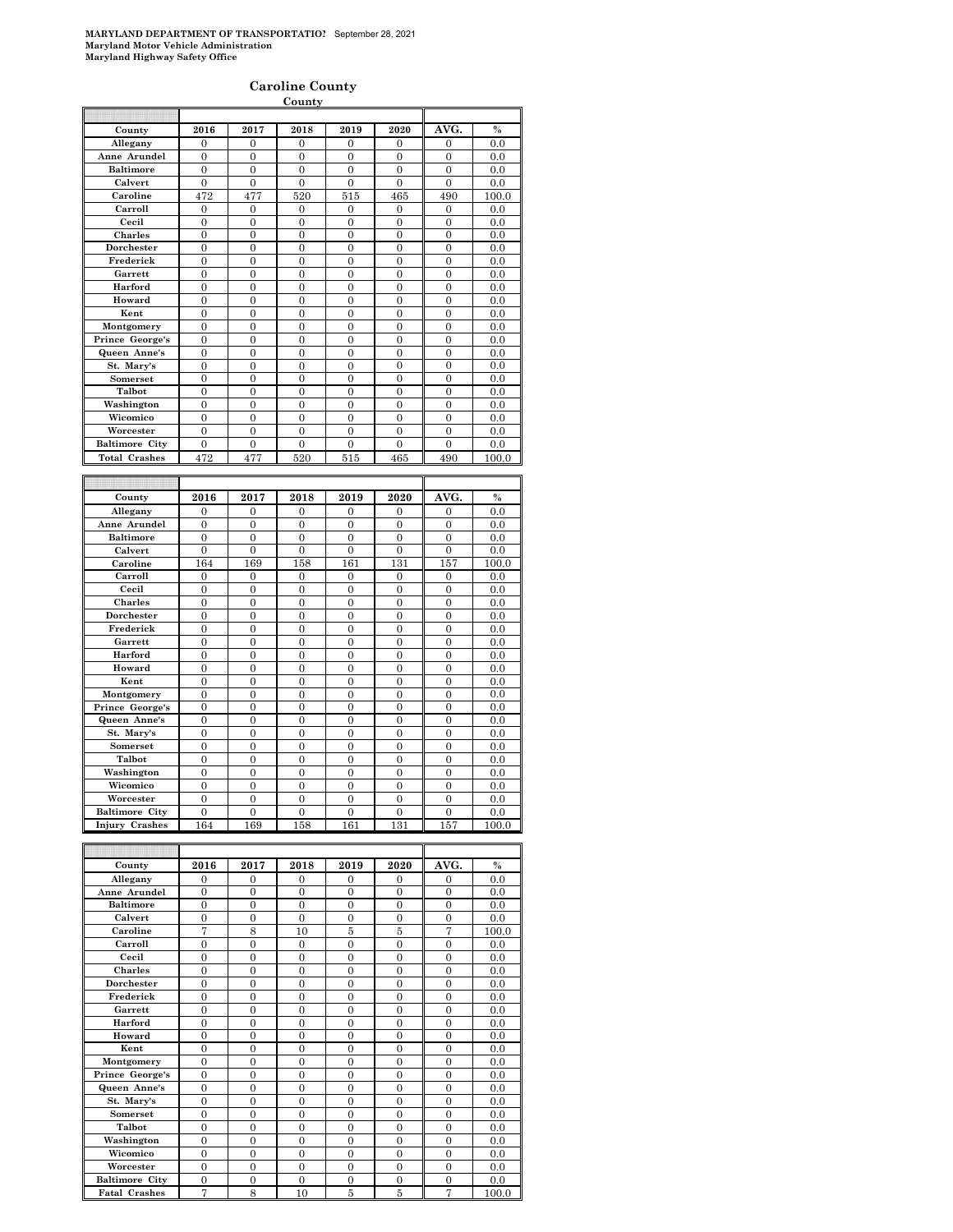| Month                 | 2016                               | 2017                             | 2018                               | 2019                                 | 2020                               | AVG.                               | $\%$        |
|-----------------------|------------------------------------|----------------------------------|------------------------------------|--------------------------------------|------------------------------------|------------------------------------|-------------|
| January               | 40                                 | 50                               | 37                                 | 41                                   | 34                                 | 40                                 | 8.2         |
| February              | 23                                 | 29                               | 34                                 | 48                                   | 31                                 | 33                                 | 6.7         |
| March                 | $\overline{37}$                    | 36                               | 53                                 | 48                                   | 31                                 | 41                                 | 8.4         |
| April                 | 28                                 | 39                               | 25                                 | $39\,$                               | 29                                 | 32                                 | 6.5         |
| May                   | 42                                 | 34                               | 47                                 | 50                                   | 24                                 | 39                                 | 8.0         |
| June                  | 51                                 | 35                               | 48                                 | 33                                   | 46                                 | 43                                 | 8.7         |
| July                  | 47                                 | 40                               | 39                                 | 39                                   | 44                                 | 42                                 | 8.5         |
| August                | 42                                 | 52                               | 48                                 | 41                                   | 40                                 | $\rm 45$                           | 9.1         |
| September             | 36                                 | 38                               | 45                                 | 34                                   | 32                                 | 37                                 | 7.6         |
| October               | 40                                 | 54                               | 39                                 | 34                                   | $55\,$                             | 44                                 | 9.1         |
| November              | 45                                 | 34                               | 65                                 | 52                                   | 46                                 | 48                                 | 9.9         |
| December              | 41                                 | 36                               | 40                                 | 56                                   | $53\,$                             | 45                                 | 9.2         |
| Unknown               | $\overline{0}$                     | $\overline{0}$                   | $\overline{0}$                     | $\overline{0}$                       | $\overline{0}$                     | $\overline{0}$                     | 0.0         |
| <b>Total Crashes</b>  | 472                                | 477                              | 520                                | 515                                  | 465                                | 490                                | 100.0       |
|                       |                                    |                                  |                                    |                                      |                                    |                                    |             |
|                       |                                    |                                  |                                    |                                      |                                    |                                    |             |
| Month                 | 2016                               | 2017                             | 2018                               | 2019                                 | 2020                               | AVG.                               | $\%$        |
| January               | 15                                 | 14                               | 14                                 | 14                                   | $\bf 5$                            | 12                                 | 7.9         |
| February              | $\overline{5}$                     | 12                               | 13                                 | 19                                   | 9                                  | 12                                 | 7.4         |
| March                 | 12                                 | 10                               | 17                                 | 10                                   | $\boldsymbol{9}$                   | 12                                 | 7.4         |
| April                 | $\boldsymbol{9}$                   | 13                               | 11                                 | 9                                    | $\overline{8}$                     | 10                                 | 6.4         |
| May                   | 22                                 | 10                               | 14                                 | 13                                   | $\overline{5}$                     | 13                                 | 8.2         |
| June                  | 16                                 | 11                               | 13                                 | 14                                   | 10                                 | 13                                 | 8.2         |
| July                  | 19                                 | 17                               | 12                                 | 15                                   | 19                                 | 16                                 | 10.5        |
| August                | 18                                 | 20                               | 21                                 | 17                                   | 13                                 | 18                                 | 11.4        |
| September             | 11                                 | 16                               | 16                                 | 11                                   | 11                                 | 13                                 | 8.3         |
| October               | 13                                 | 23                               | $\overline{6}$                     | $\boldsymbol{9}$                     | 11                                 | 12                                 | 7.9         |
| November              | 11                                 | 9                                | 10                                 | 17                                   | 14                                 | 12                                 | 7.8         |
| December              | 13                                 | 14                               | 11                                 | 13                                   | 17                                 | 14                                 | 8.7         |
| Unknown               | $\overline{0}$                     | $\overline{0}$                   | $\overline{0}$                     | $\overline{0}$                       | $\overline{0}$                     | $\overline{0}$                     | 0.0         |
| <b>Injury Crashes</b> | 164                                | 169                              | 158                                | 161                                  | 131                                | 157                                | 100.0       |
|                       |                                    |                                  |                                    |                                      |                                    |                                    |             |
|                       |                                    |                                  |                                    |                                      |                                    |                                    |             |
| Month                 | 2016                               | 2017                             | 2018                               | 2019                                 | 2020                               | AVG.                               | $\%$        |
| January<br>February   | $\overline{0}$<br>$\boldsymbol{0}$ | 1<br>$\boldsymbol{0}$            | $\boldsymbol{0}$<br>$\mathbf{1}$   | $\boldsymbol{0}$<br>$\mathbf{1}$     | $\boldsymbol{0}$<br>$\overline{0}$ | $\overline{0}$<br>$\boldsymbol{0}$ | 2.9<br>5.7  |
| March                 | $\mathbf{1}$                       | $\boldsymbol{0}$                 | $\mathbf{1}$                       | $\boldsymbol{0}$                     | $\mathbf{1}$                       | $\mathbf{1}$                       | 8.6         |
| April                 | $\overline{0}$                     | $\overline{1}$                   | $\boldsymbol{0}$                   | $\overline{1}$                       | $\boldsymbol{0}$                   | $\boldsymbol{0}$                   | 5.7         |
| May                   | $\boldsymbol{0}$                   | $\boldsymbol{0}$                 | $\,2$                              | $\boldsymbol{0}$                     | $\boldsymbol{0}$                   | $\boldsymbol{0}$                   | 5.7         |
| June                  | $\overline{1}$                     | $\overline{1}$                   | $\overline{2}$                     | $\overline{0}$                       | $\overline{0}$                     | $\mathbf{1}$                       | 11.4        |
| July                  | $\mathbf{1}$                       | $\overline{0}$                   | $\overline{1}$                     | $\mathbf{1}$                         | $\mathbf{1}$                       | $\mathbf{1}$                       |             |
| August                | $\mathbf{1}$                       | $\overline{2}$                   | $\overline{1}$                     | $\mathbf{1}$                         |                                    | $\mathbf{1}$                       | 11.4        |
| September             | $\mathbf{1}$                       | $\boldsymbol{0}$                 | $\boldsymbol{0}$                   | $\boldsymbol{0}$                     | $\boldsymbol{0}$<br>$\mathbf{1}$   | $\boldsymbol{0}$                   | 14.3<br>5.7 |
| October               |                                    |                                  |                                    |                                      |                                    |                                    |             |
| November              | $\boldsymbol{0}$<br>$\overline{0}$ | $\boldsymbol{0}$<br>$\mathbf{1}$ | $\boldsymbol{0}$<br>$\overline{2}$ | $\boldsymbol{0}$<br>$\boldsymbol{0}$ | $\mathbf{1}$<br>$\mathbf{1}$       | $\boldsymbol{0}$<br>$\mathbf{1}$   | 2.9<br>11.4 |
| December              | $\overline{2}$                     | $\overline{2}$                   | $\boldsymbol{0}$                   | $\mathbf{1}$                         | $\overline{0}$                     | $\mathbf{1}$                       | 14.3        |
| Unknown               | $\boldsymbol{0}$                   | $\boldsymbol{0}$                 | $\overline{0}$                     | $\boldsymbol{0}$                     | $\boldsymbol{0}$                   | $\boldsymbol{0}$                   | 0.0         |
| <b>Fatal Crashes</b>  | $\overline{7}$                     | 8                                | 10                                 | $\bf 5$                              | $\overline{5}$                     | $\overline{7}$                     | 100.0       |
|                       |                                    |                                  |                                    |                                      |                                    |                                    |             |

# **Caroline County Month**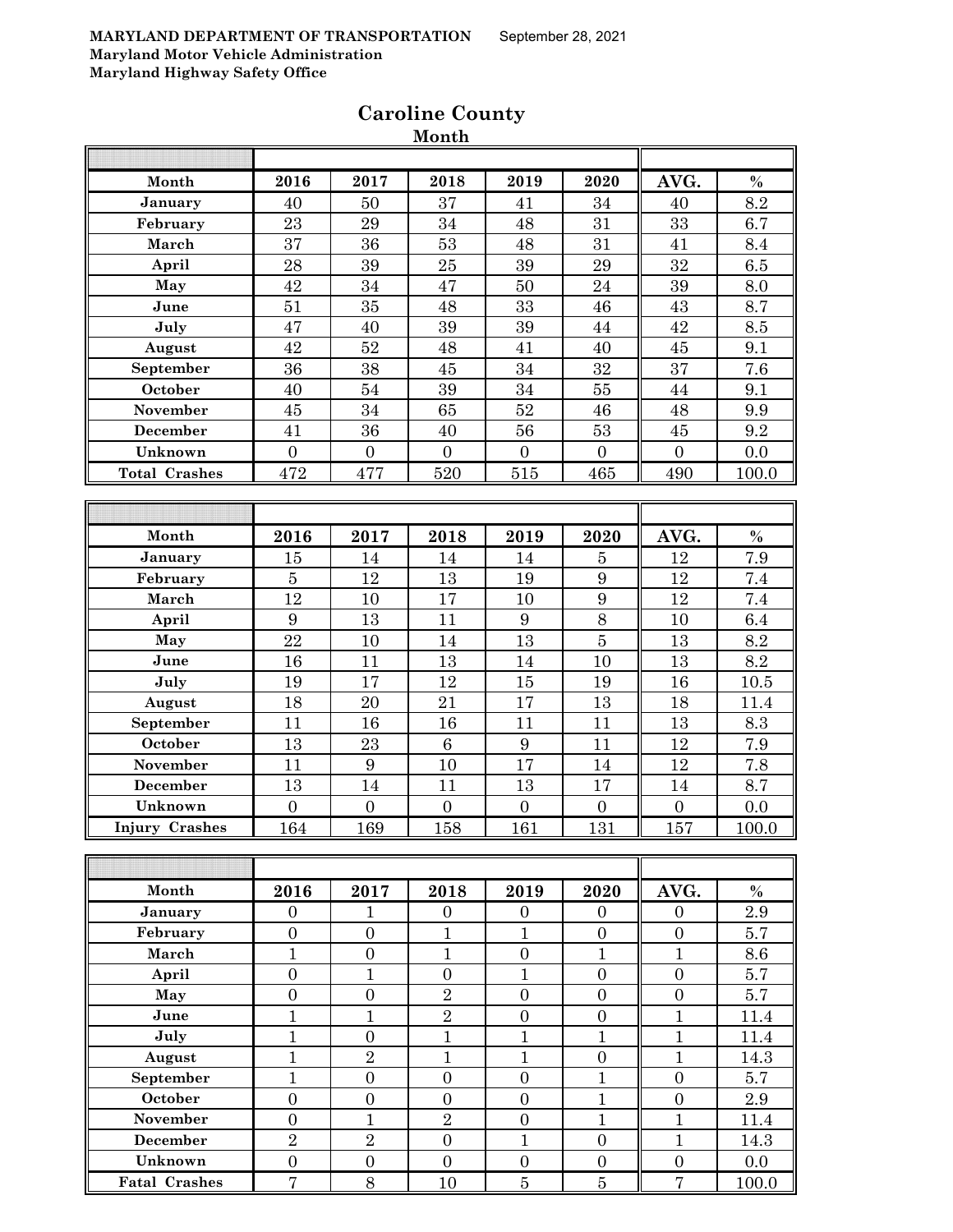September 28, 2021

# **Day of Week Day of Week 2016 2017 2018 2019 2020 AVG. % Monday | 65 | 54 | 76 | 75 | 51 || 64 | 13.1 Tuesday | 60 | 67 | 67 | 63 | 70 <b>||** 65 | 13.4 **Wednesday | 71 | 69 | 70 | 81 | 68 || 72 | 14.7 Thursday | 74 | 71 | 68 | 62 | 73 || 70 | 14.2 Friday | 76 | 71 | 106 | 86 | 67 || 81 | 16.6** Saturday | 74 | 80 | 74 | 76 | 76 | 76 | 15.5 **Sunday | 52 | 65 | 59 | 72 | 60 || 62 | 12.6 Unknown** 0 0 0 0 0 0 0.0 **Total Crashes** 472 477 520 515 465 490 100.0 **Day of Week 2016 2017 2018 2019 2020 AVG. % Monday | 32 | 16 | 22 | 28 | 14 || 22 | 14.3 Tuesday** 20 25 21 19 26 22 14.2 **Wednesday | 23 | 26 | 21 | 19 | 17 || 21 | 13.5 Thursday | 22 | 24 | 18 | 26 | 13 || 21 | 13.2 Friday | 29 | 29 | 32 | 22 | 26 || 28 | 17.6 Saturday** 23 26 23 24 23 24 15.2 **Sunday | 15 | 23 | 21 | 23 | 12 || 19 | 12.0 Unknown** 0 0 0 0 0 0 0.0 **Injury Crashes** 164 169 158 161 161 157 100.0 **Day of Week 2016 2017 2018 2019 2020 AVG. % Monday | 0 | 3 | 0 | 1 | 0 | 1 | 11.4 Tuesday** 1 0 3 0 2 1 17.1 **Wednesday** 1 1 1 3 0 1 1 1 17.1 **Thursday | 0 | 0 | 1 | 1 | 1 | 1 | 8.6 Friday | 1 | 2 | 1 | 0 | 1 | 1 | 1**4.3 **Saturday 2 2 2 2 1 0 1 20.0 Sunday | 2 | 0 | 0 | 2 | 0 | 1 | 11.4**

**Unknown 0 0 0 0 0 0 0 0 0 0 Fatal Crashes** 7 8 10 5 5 7 100.0

# **Caroline County**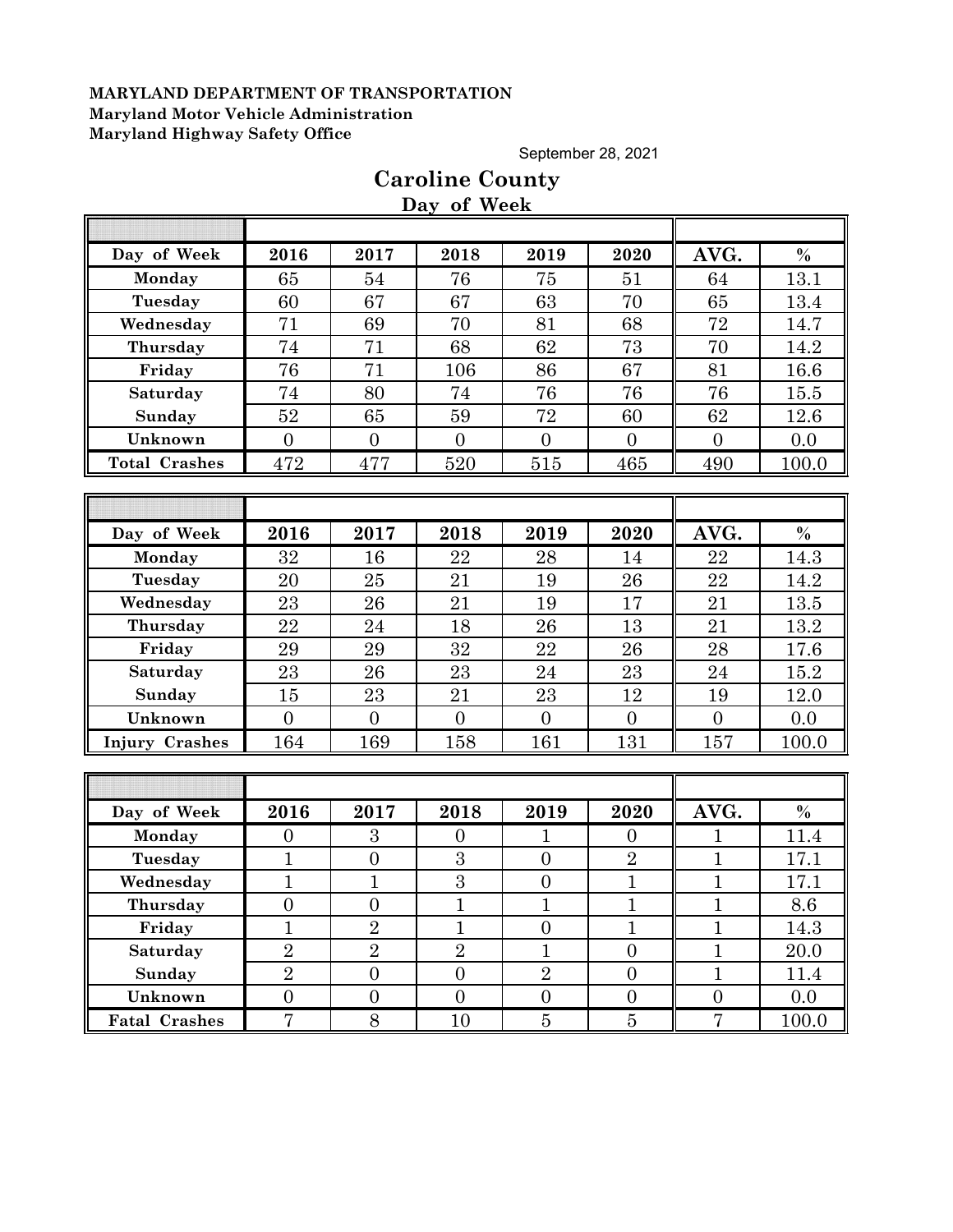## **Caroline County**

| Time of Day          |                  |                  |                  |                  |                  |                  |               |  |  |  |
|----------------------|------------------|------------------|------------------|------------------|------------------|------------------|---------------|--|--|--|
| Time of Day          | 2016             | 2017             | 2018             | 2019             | 2020             | AVG.             | $\%$          |  |  |  |
| 12:00 Midnight       | 13               | 8                | 8                | 9                | 12               | 10               | 2.0           |  |  |  |
| 1:00                 | 9                | 11               | 17               | 11               | 7                | 11               | 2.2           |  |  |  |
| 2:00                 | 8                | $\,6$            | $\,6$            | 8                | 8                | 7                | 1.5           |  |  |  |
| 3:00                 | 3                | $\overline{4}$   | $\,$ 8 $\,$      | 13               | 6                | $\overline{7}$   | 1.4           |  |  |  |
| 4:00                 | 9                | 11               | 8                | 11               | 10               | 10               | 2.0           |  |  |  |
| 5:00                 | 12               | 8                | 15               | 15               | 20               | 14               | 2.9           |  |  |  |
| 6:00                 | 10               | 19               | 22               | 20               | 21               | 18               | 3.8           |  |  |  |
| 7:00                 | 25               | 27               | 32               | 19               | 25               | 26               | 5.2           |  |  |  |
| 8:00                 | 25               | 24               | 26               | 25               | 20               | 24               | 4.9           |  |  |  |
| 9:00                 | $20\,$           | 16               | 15               | 17               | 21               | 18               | 3.6           |  |  |  |
| 10:00                | 14               | 19               | 22               | 21               | 18               | 19               | 3.8           |  |  |  |
| 11:00                | 21               | 21               | 24               | 18               | 25               | 22               | 4.5           |  |  |  |
| 12:00 Noon           | 17               | 23               | 29               | 30               | 26               | 25               | 5.1           |  |  |  |
| 1:00                 | 27               | 24               | 22               | 35               | 22               | 26               | 5.3           |  |  |  |
| 2:00                 | 24               | 35               | 36               | 35               | 21               | 30               | 6.2           |  |  |  |
| 3:00                 | 29               | 36               | 26               | 42               | 37               | 34               | 6.9           |  |  |  |
| 4:00                 | 33               | 37               | 30               | 32               | 33               | 33               | 6.7           |  |  |  |
| 5:00                 | 33               | 24               | 37               | 36               | 25               | 31               | 6.3           |  |  |  |
| 6:00                 | 48               | 31               | 31               | 29               | 23               | 32               | 6.6           |  |  |  |
| 7:00                 | 19               | 19               | 21               | 14               | 22               | 19               | 3.9           |  |  |  |
| 8:00                 | 13               | 17               | 23               | 25               | 16               | 19               | 3.8           |  |  |  |
| 9:00                 | 19               | 19               | 20               | 20               | 16               | 19               | 3.8           |  |  |  |
| 10:00                | 27               | 23               | 27               | 12               | 16               | 21               | 4.3           |  |  |  |
| 11:00                | 14               | 15               | 15               | 18               | 15               | 15               | 3.1           |  |  |  |
| Unknown              | $\boldsymbol{0}$ | $\boldsymbol{0}$ | $\boldsymbol{0}$ | $\boldsymbol{0}$ | $\boldsymbol{0}$ | $\boldsymbol{0}$ | 0.0           |  |  |  |
| <b>Total Crashes</b> | 472              | 477              | 520              | 515              | 465              | 490              | 100.0         |  |  |  |
|                      |                  |                  |                  |                  |                  |                  |               |  |  |  |
|                      |                  |                  |                  |                  |                  |                  |               |  |  |  |
| Time of Day          | 2016             | 2017             | 2018             | 2019             | 2020             | AVG.             | $\frac{0}{0}$ |  |  |  |
| 12:00 Midnight       | 6                | $\overline{2}$   | $\overline{4}$   | $\overline{2}$   | $\overline{4}$   | $\overline{4}$   | 2.3           |  |  |  |
| 1:00                 | 3                | $\overline{4}$   | $\overline{4}$   | $\overline{2}$   | $\mathbf{1}$     | 3                | 1.8           |  |  |  |
| 2:00                 | $\overline{2}$   | 3                | $\overline{2}$   | $\overline{2}$   | $\overline{0}$   | $\overline{2}$   | 1.1           |  |  |  |
| 3:00                 | $\boldsymbol{0}$ | $\boldsymbol{0}$ | $\,6$            | $\overline{2}$   | $\overline{2}$   | $\overline{2}$   | 1.3           |  |  |  |
| 4:00                 | 3                | $\overline{2}$   | $\overline{2}$   | $\mathbf{0}$     | $\mathbf 1$      | $\overline{2}$   | 1.0           |  |  |  |
| 5:00                 | $\mathbf{1}$     | $\mathbf{1}$     | 3                | 5                | $\mathbf{1}$     | $\overline{2}$   | 1.4           |  |  |  |
| 6:00                 | 6                | $\overline{7}$   | 5                | 6                | $\overline{7}$   | 6                | 4.0           |  |  |  |
| 7:00                 | 3                | 12               | 10               | $\overline{4}$   | 9                | 8                | 4.9           |  |  |  |
| 8:00                 | $\overline{7}$   | 10               | $\,6$            | $\overline{7}$   | $\overline{2}$   | 6                | 4.1           |  |  |  |
| 9:00                 | 14               | 9                | $\mathbf{1}$     | 8                | 6                | 8                | 4.9           |  |  |  |
| 10:00                | 5                | 7                | 8                | 5                | $\overline{7}$   | 6                | 4.1           |  |  |  |
| 11:00                | 7                | 8                | 5                | 9                | 10               | 8                | 5.0           |  |  |  |
| 12:00 Noon           | 5                | 6                | 9                | 13               | 6                | 8                | 5.0           |  |  |  |
| 1:00                 | 11               | 5                | 12               | 12               | 12               | 10               | 6.6           |  |  |  |
| 2:00                 | 8                | 11               | 14               | 14               | 6                | 11               | 6.8           |  |  |  |
| 3:00                 | 13               | 15               | 9                | 14               | 13               | 13               | 8.2           |  |  |  |
| 4:00                 | 12               | 12               | 11               | 10               | 12               | 11               | 7.3           |  |  |  |
| 5:00                 | 12               | 14               | 11               | 10               | 6                | 11               | 6.8           |  |  |  |

| 3:00              | 13             | 15       | 9              | 14             | 13           | 13       | 8.2   |
|-------------------|----------------|----------|----------------|----------------|--------------|----------|-------|
| 4:00              | 12             | 12       | 11             | 10             | 12           | 11       | 7.3   |
| 5:00              | 12             | 14       | 11             | 10             | 6            | 11       | 6.8   |
| 6:00              | 24             | 9        | $\overline{ }$ | 9              | 8            | 11       | 7.3   |
| 7:00              | 6              | 9        | 9              | 3              |              | 6        | 4.0   |
| 8:00              | 4              | 5        |                | 11             | 5            | 6        | 4.1   |
| 9:00              | $\overline{2}$ | 6        | 5              | π              | $\mathbf{2}$ |          | 2.8   |
| 10:00             | 9              |          | 5              | $\overline{2}$ | 3            | 5        | 3.3   |
| 11:00             |                | 5        | 3              | 4              | 4            | 3        | 2.2   |
| Unknown           | 0              | $\Omega$ | 0              | 0              | $\Omega$     | $\Omega$ | 0.0   |
| Crashes<br>Injury | 164            | 169      | 158            | 161            | 131          | 157      | 100.0 |

| Time of Day          | 2016           | 2017           | 2018           | 2019           | 2020         | AVG.           | $\frac{0}{0}$ |
|----------------------|----------------|----------------|----------------|----------------|--------------|----------------|---------------|
| 12:00 Midnight       | $\theta$       | $\mathbf{0}$   | $\mathbf{0}$   | $\mathbf{0}$   | $\Omega$     | $\mathbf{0}$   | 0.0           |
| 1:00                 | $\Omega$       | 1              | $\Omega$       | $\Omega$       | $\Omega$     | $\Omega$       | 2.9           |
| 2:00                 | $\Omega$       | $\Omega$       | $\Omega$       | $\Omega$       | $\Omega$     | $\Omega$       | 0.0           |
| 3:00                 | $\mathbf{1}$   | $\mathbf{0}$   | $\mathbf{0}$   | $\mathbf{1}$   | $\mathbf{1}$ | $\mathbf{1}$   | 8.6           |
| 4:00                 | $\Omega$       | $\mathbf{0}$   | $\mathbf{0}$   | $\Omega$       | $\Omega$     | $\mathbf{0}$   | 0.0           |
| 5:00                 | $\Omega$       | $\Omega$       | $\Omega$       | 1              | $\mathbf{2}$ | $\mathbf{1}$   | 8.6           |
| 6:00                 | $\mathbf{0}$   | $\overline{2}$ | 1              | $\Omega$       | $\Omega$     | $\mathbf{1}$   | 8.6           |
| 7:00                 | $\mathbf{1}$   | 1              | $\Omega$       | $\Omega$       | $\Omega$     | $\theta$       | 5.7           |
| 8:00                 | $\mathbf{0}$   | $\overline{0}$ | 1              | $\Omega$       | $\Omega$     | $\overline{0}$ | 2.9           |
| 9:00                 | $\overline{0}$ | $\overline{0}$ | $\mathbf{1}$   | $\overline{0}$ | $\mathbf{0}$ | $\overline{0}$ | 2.9           |
| 10:00                | $\Omega$       | 1              | $\overline{2}$ | $\Omega$       | $\Omega$     | 1              | 8.6           |
| 11:00                | $\mathbf{1}$   | $\overline{0}$ | $\mathbf{1}$   | $\Omega$       | $\Omega$     | $\overline{0}$ | 5.7           |
| 12:00 Noon           | $\Omega$       | $\mathbf{0}$   | $\mathbf{1}$   | $\mathbf{1}$   | $\Omega$     | $\overline{0}$ | 5.7           |
| 1:00                 | $\overline{0}$ | $\overline{0}$ | $\overline{0}$ | $\overline{0}$ | $\mathbf{0}$ | $\overline{0}$ | 0.0           |
| 2:00                 | $\Omega$       | $\mathbf{1}$   | $\overline{0}$ | $\Omega$       | $\Omega$     | $\overline{0}$ | 2.9           |
| 3:00                 | $\Omega$       | $\mathbf{1}$   | $\Omega$       | $\Omega$       | $\Omega$     | $\theta$       | 2.9           |
| 4:00                 | $\mathbf{0}$   | $\mathbf{1}$   | $\mathbf{0}$   | $\mathbf{0}$   | $\Omega$     | $\overline{0}$ | 2.9           |
| 5:00                 | $\mathbf{0}$   | $\overline{0}$ | $\mathbf{0}$   | $\overline{0}$ | $\mathbf{0}$ | $\mathbf{0}$   | 0.0           |
| 6:00                 | $\overline{2}$ | $\overline{0}$ | $\mathbf{1}$   | $\mathbf{0}$   | $\mathbf{1}$ | $\mathbf{1}$   | 11.4          |
| 7:00                 | $\Omega$       | $\overline{0}$ | $\overline{0}$ | $\Omega$       | $\mathbf{1}$ | $\overline{0}$ | 2.9           |
| 8:00                 | $\Omega$       | $\overline{0}$ | $\overline{0}$ | $\overline{2}$ | $\Omega$     | $\theta$       | 5.7           |
| 9:00                 | $\mathbf{0}$   | $\mathbf{0}$   | $\mathbf{1}$   | $\overline{0}$ | $\Omega$     | $\mathbf{0}$   | 2.9           |
| 10:00                | $\mathbf{1}$   | $\overline{0}$ | $\mathbf{1}$   | $\mathbf{0}$   | $\mathbf{0}$ | $\overline{0}$ | 5.7           |
| 11:00                | $\mathbf{1}$   | $\Omega$       | $\Omega$       | $\Omega$       | $\Omega$     | $\theta$       | 2.9           |
| Unknown              | $\Omega$       | $\mathbf{0}$   | $\mathbf{0}$   | $\mathbf{0}$   | $\Omega$     | $\mathbf{0}$   | 0.0           |
| <b>Fatal Crashes</b> | 7              | 8              | 10             | 5              | 5            | 7              | 100.0         |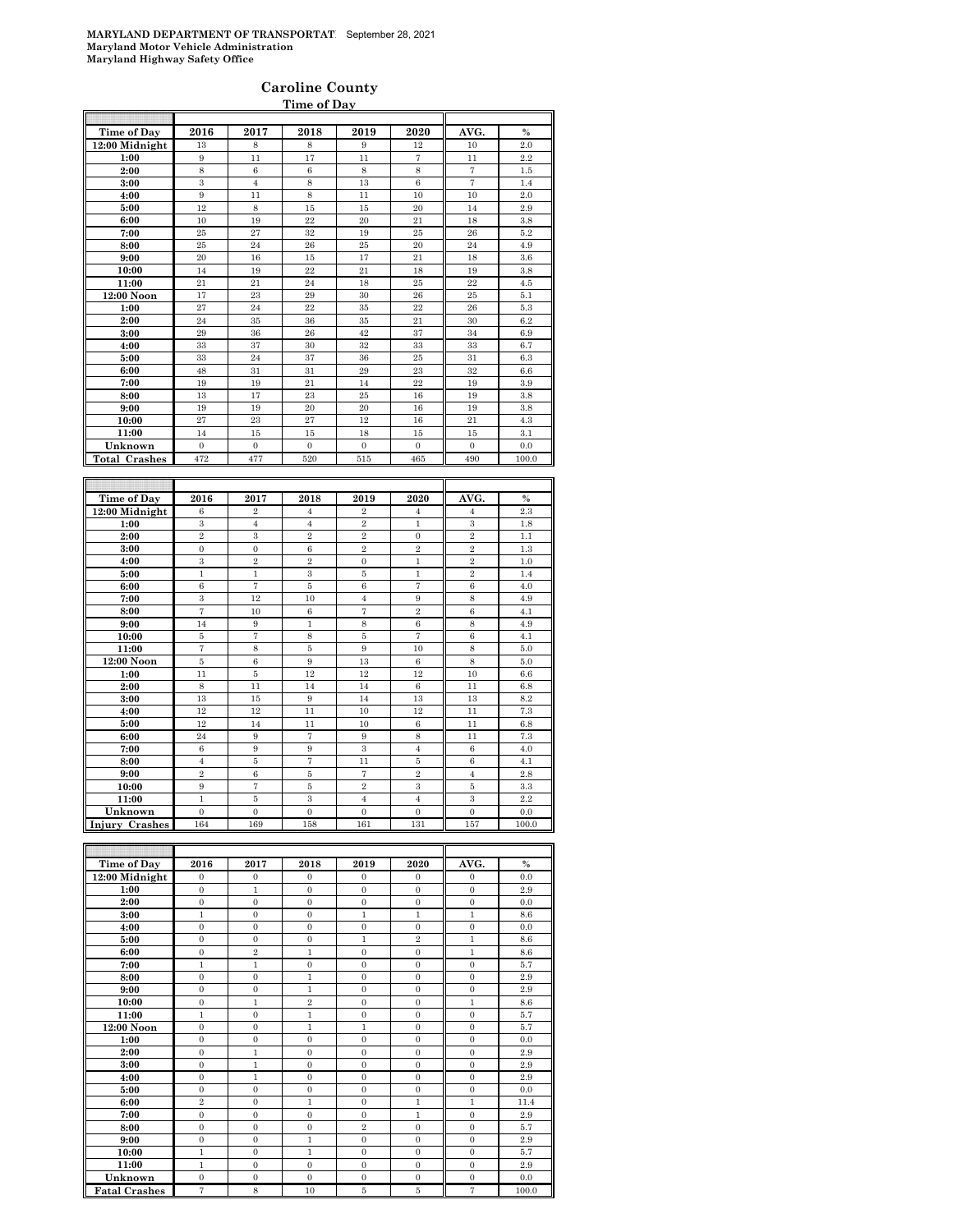### **Caroline County Driver Age**

| Driver Age           | 2016           | 2017           | 2018           | 2019           | 2020           | AVG.           | $\%$           |
|----------------------|----------------|----------------|----------------|----------------|----------------|----------------|----------------|
| 15 and Under         | 1              | $\mathbf{1}$   | $\mathbf{1}$   | 3              | $\mathbf{1}$   | $\mathbf{1}$   | 0.2            |
| 16                   | 11             | $\overline{7}$ | 10             | 13             | $\overline{2}$ | 9              | 1.2            |
| 17                   | 25             | 25             | 20             | 27             | 17             | 23             | 3.1            |
| 18                   | 16             | 21             | 27             | 15             | 21             | 20             | 2.7            |
| 19                   | 18             | 17             | 15             | 16             | 17             | 17             | 2.2            |
| 20                   | 12             | 17             | 14             | 26             | 17             | 17             | 2.3            |
| $21 - 24$            | 72             | 51             | 68             | 78             | 64             | 67             | 9.0            |
| $25 - 29$            | 80             | 97             | 96             | 98             | 82             | 91             | 12.3           |
| $30 - 34$            | 66             | 63             | 72             | 70             | 83             | 71             | 9.6            |
| $35 - 39$            | 51             | 52             | 67             | 57             | 57             | 57             | 7.7            |
| $40 - 44$            | 46             | 31             | 46             | 50             | 46             | 44             | 5.9            |
| $45 - 49$            | 46             | 52             | 57             | 45             | 37             | 47             | 6.4            |
| $50 - 54$            | 53             | 52             | 46             | 52             | 50             | 51             | 6.9            |
| $55 - 59$            | 48             | 44             | 48             | 47             | 53             | 48             | 6.5            |
| $60 - 64$            | 41             | 38             | 42             | 53             | 45             | 44             | 5.9            |
| $65 - 69$            | 25             | 37             | 35             | 30             | 23             | 30             | 4.1            |
| $70 - 79$            | 43             | 36             | 45             | 32             | 37             | 39             | 5.2            |
| $80 +$               | 17             | 18             | 15             | 16             | 17             | 17             | 2.2            |
| Unknown              | 41             | 41             | 63             | 53             | 44             | 48             | 6.6            |
| <b>Total Drivers</b> | 712            | 700            | 787            | 781            | 713            | 739            | 100.0          |
|                      |                |                |                |                |                |                |                |
|                      |                |                |                |                |                |                |                |
| Driver Age           | 2016           | 2017           | 2018           | 2019           | 2020           | AVG.           | $\%$           |
| 15 and Under         | 1              | $\overline{0}$ | $\Omega$       | 1              | 1              | 1              | 0.4            |
| 16                   | 3              | $\overline{4}$ | $\overline{2}$ | 3              | $\mathbf{0}$   | $\,2$          | 1.5            |
| 17                   | $\overline{7}$ | $\Omega$       | $\mathcal{L}$  | 1 <sub>0</sub> | $\overline{Q}$ | $\overline{c}$ | 9 <sub>1</sub> |

|                        | ÷.             | $\checkmark$   | $\checkmark$   | <b>.</b>       | <b>.</b>       | <b>.</b>       | $\cdots$ |
|------------------------|----------------|----------------|----------------|----------------|----------------|----------------|----------|
| 16                     | 3              | $\overline{4}$ | $\overline{2}$ | 3              | $\mathbf{0}$   | $\overline{2}$ | 1.5      |
| 17                     | $\overline{7}$ | $\overline{2}$ | 6              | 10             | 3              | 6              | 3.4      |
| 18                     | 8              | $\overline{7}$ | $\overline{4}$ | 6              | 3              | 6              | 3.4      |
| 19                     | 5              | 4              | 3              | 3              | $\overline{7}$ | $\overline{4}$ | 2.7      |
| 20                     | $\overline{2}$ | 3              | $\overline{4}$ | $\overline{5}$ | 3              | 3              | 2.1      |
| $21 - 24$              | 17             | 12             | 9              | 10             | 16             | 13             | 7.8      |
| $25 - 29$              | 22             | 25             | 24             | 24             | 14             | 22             | 13.2     |
| $30 - 34$              | 23             | 19             | 14             | 14             | 17             | 17             | 10.6     |
| $35 - 39$              | 13             | 12             | 13             | 18             | 9              | 13             | 7.9      |
| $40 - 44$              | 16             | $\overline{2}$ | 12             | 11             | 8              | 10             | 5.9      |
| $45 - 49$              | 9              | 10             | 12             | $\overline{7}$ | 6              | 9              | 5.3      |
| $50 - 54$              | 12             | 16             | 13             | 8              | 16             | 13             | 7.9      |
| $55 - 59$              | 8              | 10             | 15             | 9              | 14             | 11             | 6.8      |
| $60 - 64$              | $\tau$         | 8              | 9              | 12             | $\overline{7}$ | 9              | 5.2      |
| $65 - 69$              | 8              | 9              | 11             | 13             | 8              | 10             | 5.9      |
| $70 - 79$              | 10             | 11             | 10             | 11             | $\tau$         | 10             | 5.9      |
| $80 +$                 | $\overline{7}$ | $\overline{4}$ | $\overline{4}$ | 5              | $\bf 5$        | 5              | 3.0      |
| Unknown                | 3              | $\overline{2}$ | $\overline{2}$ | $\mathbf{1}$   | $\mathbf{1}$   | $\overline{2}$ | 1.1      |
| <b>Injured Drivers</b> | 181            | 160            | 167            | 171            | 145            | 165            | 100.0    |

| Driver Age               | 2016           | 2017           | 2018           | 2019           | 2020           | AVG.           | $\%$  |
|--------------------------|----------------|----------------|----------------|----------------|----------------|----------------|-------|
| 15 and Under             | $\Omega$       | $\overline{0}$ | $\Omega$       | $\overline{0}$ | $\Omega$       | $\Omega$       | 0.0   |
| 16                       | $\mathbf{0}$   | $\overline{0}$ | $\overline{0}$ | 1              | $\overline{0}$ | $\overline{0}$ | 3.8   |
| 17                       | $\mathbf{0}$   | $\overline{0}$ | $\overline{0}$ | $\theta$       | $\mathbf{0}$   | $\overline{0}$ | 0.0   |
| 18                       | $\mathbf{0}$   | $\overline{0}$ | $\overline{0}$ | $\theta$       | $\overline{0}$ | $\overline{0}$ | 0.0   |
| 19                       | $\Omega$       | $\Omega$       | $\Omega$       | $\theta$       | $\theta$       | $\theta$       | 0.0   |
| 20                       | $\overline{0}$ | $\overline{0}$ | $\overline{0}$ | $\overline{0}$ | $\overline{0}$ | $\overline{0}$ | 0.0   |
| $21 - 24$                | $\mathbf{0}$   | $\overline{0}$ | $\mathbf{1}$   | $\mathbf{1}$   | $\mathbf{1}$   | $\mathbf{1}$   | 11.5  |
| $25 - 29$                | $\overline{0}$ | $\overline{1}$ | $\mathbf{1}$   | $\mathbf{1}$   | $\overline{0}$ | 1              | 11.5  |
| $30 - 34$                | $\overline{2}$ | $\overline{0}$ | $\mathbf{1}$   | $\overline{0}$ | 1              | $\overline{1}$ | 15.4  |
| $35 - 39$                | $\mathbf{0}$   | $\overline{2}$ | $\overline{0}$ | $\theta$       | $\overline{0}$ | $\overline{0}$ | 7.7   |
| $40 - 44$                | $\overline{0}$ | $\overline{0}$ | $\mathbf{1}$   | $\theta$       | $\mathbf{0}$   | $\Omega$       | 3.8   |
| $45 - 49$                | $\mathbf{0}$   | $\overline{2}$ | $\overline{0}$ | $\overline{0}$ | $\overline{0}$ | $\overline{0}$ | 7.7   |
| $50 - 54$                | 1              | $\overline{0}$ | $\mathbf{1}$   | $\theta$       | $\Omega$       | $\overline{0}$ | 7.7   |
| $55 - 59$                | $\Omega$       | $\overline{0}$ | $\Omega$       | $\theta$       | 1              | $\overline{0}$ | 3.8   |
| $60 - 64$                | 1              | 1              | $\mathbf{1}$   | $\theta$       | $\Omega$       | $\mathbf{1}$   | 11.5  |
| $65 - 69$                | 1              | $\overline{0}$ | $\mathbf{1}$   | $\theta$       | $\mathbf{0}$   | $\Omega$       | 7.7   |
| $70 - 79$                | $\Omega$       | $\overline{0}$ | 1              | 1              | $\overline{0}$ | $\overline{0}$ | 7.7   |
| $80 +$                   | $\overline{0}$ | $\overline{0}$ | $\overline{0}$ | $\theta$       | $\overline{0}$ | $\overline{0}$ | 0.0   |
| Unknown                  | $\mathbf{0}$   | $\overline{0}$ | $\overline{0}$ | $\overline{0}$ | $\overline{0}$ | $\overline{0}$ | 0.0   |
| <b>Driver Fatalities</b> | 5              | $\,6$          | 8              | 4              | 3              | $\bf 5$        | 100.0 |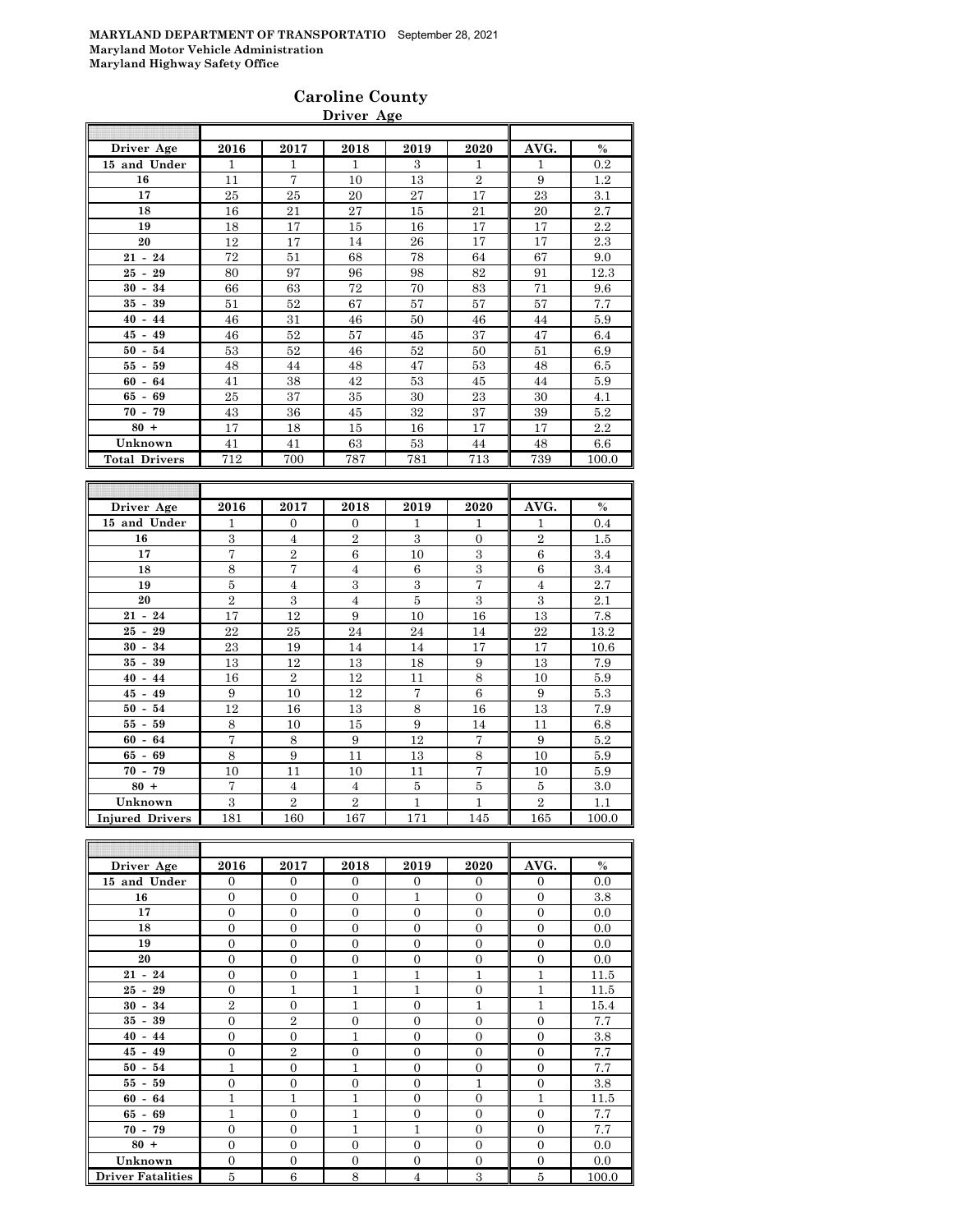Г

| Driver Gender          | 2016           | 2017           | 2018           | 2019          | 2020           | AVG.           | $\%$  |
|------------------------|----------------|----------------|----------------|---------------|----------------|----------------|-------|
| Male                   | 413            | 404            | 438            | 460           | 426            | 428            | 58.0  |
| Female                 | 254            | 256            | 284            | 264           | 242            | 260            | 35.2  |
| Unknown                | 45             | 40             | 65             | 57            | 45             | 50             | 6.8   |
| <b>Total Drivers</b>   | 712            | 700            | 787            | 781           | 713            | 739            | 100.0 |
|                        |                |                |                |               |                |                |       |
|                        |                |                |                |               |                |                |       |
| Driver Gender          | 2016           | 2017           | 2018           | 2019          | 2020           | AVG.           | $\%$  |
| Male                   | 91             | 79             | 89             | 99            | 81             | 88             | 53.3  |
| Female                 | 87             | 79             | 76             | 71            | 63             | 75             | 45.6  |
| Unknown                | 3              | $\overline{2}$ | $\overline{2}$ | 1             |                | $\overline{2}$ | 1.1   |
| <b>Driver Injuries</b> | 181            | 160            | 167            | 171           | 145            | 165            | 100.0 |
|                        |                |                |                |               |                |                |       |
|                        |                |                |                |               |                |                |       |
| Driver Gender          | 2016           | 2017           | 2018           | 2019          | 2020           | AVG.           | $\%$  |
| Male                   | 3              | 3              | 5              | $\mathcal{S}$ | 1              | $\mathcal{S}$  | 57.7  |
| Female                 | $\overline{2}$ | 3              | 3              | 1             | $\overline{2}$ | $\overline{2}$ | 42.3  |

**Unknown** 0 0 0 0 0 0 0.0 **Driver Fatalities** 5 6 6 8 4 3 5 100.0

# **Caroline County**

 **Driver Gender**

╗

ĪĪ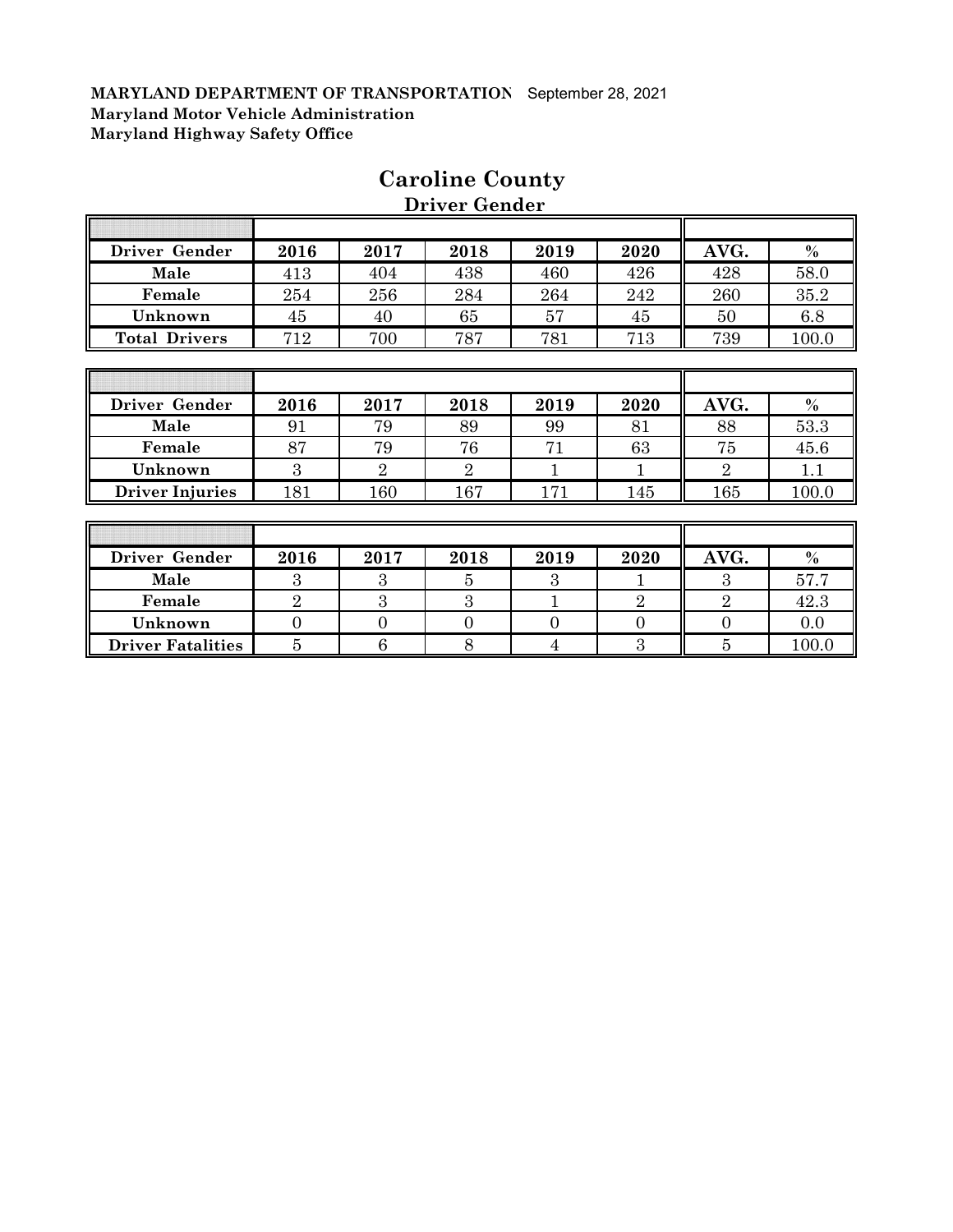h

### **Caroline County Driver Safety Equipment Use**

| <b>Safety Equipment</b>             | 2016             | 2017             | 2018             | 2019                               | 2020                  | AVG.             | $\%$          |
|-------------------------------------|------------------|------------------|------------------|------------------------------------|-----------------------|------------------|---------------|
| Not Applicable                      | 18               | 16               | 24               | 27                                 | 21                    | 21               | 2.9           |
| None                                | 30               | 24               | 10               | 17                                 | 19                    | 20               | 2.7           |
|                                     |                  |                  |                  |                                    |                       |                  |               |
| Lap belt only                       | $\mathbf{0}$     | 5                | $\overline{2}$   | $\mathbf{1}$                       | $\mathbf{1}$          | $\overline{2}$   | 0.2           |
| Shoulder belt only                  | $\,6$            | 11               | 5                | $\overline{2}$                     | $\mathbf{0}$          | 5                | 0.6           |
| Shoulder/Lap belt(s)                | 580              | 575              | 651              | 639                                | 604                   | 610              | 82.6          |
| Child/Youth restraint               | $\mathbf{0}$     | $\mathbf{0}$     |                  | $\mathbf{0}$                       |                       |                  |               |
|                                     |                  |                  | 0                |                                    | $\mathbf{0}$          | 0                | 0.0           |
| Child restraint forward             | $\mathbf{0}$     | $\overline{0}$   | $\overline{0}$   | $\mathbf{1}$                       | $\overline{0}$        | $\overline{0}$   | 0.0           |
| Child restraint rear                | $\boldsymbol{0}$ | $\boldsymbol{0}$ | 0                | 0                                  | $\mathbf{0}$          | 0                | 0.0           |
| <b>Booster seat</b>                 | $\overline{0}$   | $\overline{0}$   | $\mathbf{0}$     | $\overline{0}$                     | $\overline{0}$        | $\overline{0}$   | 0.0           |
| Child restraint unknow:             |                  |                  |                  |                                    |                       |                  |               |
|                                     | $\mathbf{0}$     | 0                | 0                | 0                                  | $\mathbf{0}$          | $\mathbf{0}$     | 0.0           |
| Mc/Bike helmet                      | $\overline{4}$   | $\overline{4}$   | $\overline{2}$   | 3                                  | 5                     | $\overline{4}$   | 0.5           |
| Mc/bike shield only                 | 0                | 0                | $\boldsymbol{0}$ | 0                                  | $\boldsymbol{0}$      | $\boldsymbol{0}$ | 0.0           |
| Mc/bike helmet & shield             | 1                | 1                | 1                | 1                                  | 1                     | 1                | 0.1           |
|                                     |                  |                  |                  |                                    |                       |                  |               |
| Protective pads                     | $\mathbf{0}$     | $\mathbf{0}$     | $\mathbf{0}$     | $\mathbf{0}$                       | $\mathbf{0}$          | $\overline{0}$   | 0.0           |
| Reflective clothing                 | $\boldsymbol{0}$ | $\boldsymbol{0}$ | 0                | 0                                  | $\overline{0}$        | $\boldsymbol{0}$ | 0.0           |
| Lighting                            | $\mathbf{0}$     | $\mathbf{0}$     | $\overline{0}$   | $\mathbf{0}$                       | $\mathbf{0}$          | $\overline{0}$   | 0.0           |
| Air bag only                        | $\mathbf{0}$     | $\overline{0}$   | $\boldsymbol{0}$ | $\boldsymbol{0}$                   | $\boldsymbol{0}$      | $\boldsymbol{0}$ | 0.0           |
|                                     |                  |                  |                  |                                    |                       |                  |               |
| Air bag and belts                   | $\mathbf{0}$     | $\overline{0}$   | $\mathbf{0}$     | $\mathbf{0}$                       | $\overline{0}$        | $\overline{0}$   | 0.0           |
| Other                               | $\mathbf{0}$     | $\mathbf{0}$     | $\mathbf{0}$     | $\mathbf{0}$                       | $\overline{0}$        | $\overline{0}$   | 0.0           |
| Unknown                             | 73               | 64               | 92               | 90                                 | 62                    | 76               | 10.3          |
|                                     |                  |                  |                  |                                    |                       |                  |               |
| <b>Total Drivers</b>                | 712              | 700              | 787              | 781                                | 713                   | 739              | 100.0         |
|                                     |                  |                  |                  |                                    |                       |                  |               |
|                                     |                  |                  |                  |                                    |                       |                  |               |
| Safety Equipment                    | 2016             | 2017             |                  | 2019                               | 2020                  | AVG.             | $\%$          |
|                                     |                  |                  | 2018             |                                    |                       |                  |               |
| Not Applicable                      | 3                | 1                | 5                | 9                                  | 4                     | 4                | 2.7           |
| None                                | 15               | 11               | $\overline{5}$   | 6                                  | 9                     | 9                | 5.6           |
| Lap belt only                       | $\mathbf{0}$     | $\overline{2}$   | $\boldsymbol{0}$ | $\overline{0}$                     | $\mathbf{0}$          | $\overline{0}$   | 0.2           |
|                                     | $\overline{2}$   |                  |                  |                                    |                       |                  |               |
| Shoulder belt only                  |                  | $\mathbf{1}$     | 1                | $\overline{0}$                     | $\Omega$              | $\mathbf{1}$     | 0.5           |
| Shoulder/Lap belt(s)                | 147              | 130              | 143              | 149                                | 122                   | 138              | 83.9          |
| Child/Youth restraint               | $\mathbf{0}$     | $\mathbf{0}$     | $\mathbf{0}$     | $\overline{0}$                     | $\mathbf{0}$          | $\overline{0}$   | 0.0           |
| Child restraint forward             | $\mathbf{0}$     | $\mathbf{0}$     | $\mathbf{0}$     | $\mathbf{0}$                       | $\mathbf{0}$          | $\boldsymbol{0}$ | 0.0           |
|                                     |                  |                  |                  |                                    |                       |                  |               |
| Child restraint rear                | $\mathbf{0}$     | $\overline{0}$   | $\overline{0}$   | $\overline{0}$                     | $\overline{0}$        | $\overline{0}$   | 0.0           |
| <b>Booster</b> seat                 | $\boldsymbol{0}$ | 0                | $\boldsymbol{0}$ | 0                                  | 0                     | $\boldsymbol{0}$ | 0.0           |
| Child restraint unknow              | $\boldsymbol{0}$ | 0                | $\boldsymbol{0}$ | 0                                  | $\overline{0}$        | $\boldsymbol{0}$ | 0.0           |
| Mc/Bike helmet                      | 3                | 3                | $\mathbf{1}$     | $\overline{2}$                     | $\overline{4}$        | 3                | 1.6           |
|                                     |                  |                  |                  |                                    |                       |                  |               |
| Mc/bike shield only                 | $\boldsymbol{0}$ | $\boldsymbol{0}$ | 0                | 0                                  | $\boldsymbol{0}$      | $\boldsymbol{0}$ | 0.0           |
| Mc/bike helmet & shield             | 1                | 1                | $\mathbf{0}$     | 1                                  | 1                     | 1                | 0.5           |
| Protective pads                     | $\boldsymbol{0}$ | 0                | 0                | $\boldsymbol{0}$                   | 0                     | $\boldsymbol{0}$ | 0.0           |
|                                     | $\mathbf{0}$     | $\overline{0}$   | $\overline{0}$   | $\overline{0}$                     | $\overline{0}$        | $\overline{0}$   | 0.0           |
| Reflective clothing                 |                  |                  |                  |                                    |                       |                  |               |
| Lighting                            | $\mathbf{0}$     | $\mathbf{0}$     | $\mathbf{0}$     | $\overline{0}$                     | $\overline{0}$        | $\overline{0}$   | 0.0           |
| Air bag only                        | $\overline{0}$   | $\overline{0}$   | $\overline{0}$   | $\overline{0}$                     | $\overline{0}$        | $\overline{0}$   | 0.0           |
| Air bag and belts                   | $\boldsymbol{0}$ | $\boldsymbol{0}$ | $\overline{0}$   | $\boldsymbol{0}$                   | $\overline{0}$        | $\boldsymbol{0}$ | 0.0           |
|                                     |                  |                  |                  |                                    |                       |                  |               |
| Other                               | 0                | 0                | $\boldsymbol{0}$ | 0                                  | 0                     | 0                | 0.0           |
| Unknown                             | 10               | 11               | 12               | $\overline{4}$                     | 5                     | 8                | 5.1           |
| <b>Driver Injuries</b>              | 181              | 160              | 167              | 171                                | 145                   | 165              | 100.0         |
|                                     |                  |                  |                  |                                    |                       |                  |               |
|                                     |                  |                  |                  |                                    |                       |                  |               |
|                                     |                  |                  |                  |                                    |                       |                  |               |
| <b>Safety Equipment</b>             | 2016             | 2017             | 2018             | 2019                               | 2020                  | AVG.             | $\%$          |
| Not Applicable                      | 0                | 0                | 0                | 0                                  | 0                     | $\mathbf{0}$     | 0.0           |
| None                                | $\overline{2}$   |                  |                  |                                    |                       |                  |               |
|                                     |                  | $\overline{4}$   | 1                | $\boldsymbol{2}$                   | 1                     | $\boldsymbol{2}$ | 38.5          |
| Lap belt only                       | $\overline{0}$   | $\overline{0}$   | $\overline{0}$   | $\overline{0}$                     | $\boldsymbol{0}$      | $\mathbf{0}$     | 0.0           |
| Shoulder belt only                  | $\mathbf{0}$     | 0                | $\boldsymbol{0}$ | $\boldsymbol{0}$                   | $\boldsymbol{0}$      | $\boldsymbol{0}$ | 0.0           |
| Shoulder/Lap belt(s)                | $\mathbf{1}$     | $\overline{2}$   | $\overline{4}$   | $\overline{2}$                     | $\overline{2}$        | $\overline{2}$   | 42.3          |
| Child/Youth restraint               |                  |                  |                  |                                    |                       |                  |               |
|                                     | $\boldsymbol{0}$ | 0                | $\boldsymbol{0}$ | 0                                  | $\boldsymbol{0}$      | $\boldsymbol{0}$ | 0.0           |
| Child restraint forward             | $\boldsymbol{0}$ | 0                | $\boldsymbol{0}$ | 0                                  | $\boldsymbol{0}$      | $\boldsymbol{0}$ | 0.0           |
| Child restraint rear                | $\boldsymbol{0}$ | $\boldsymbol{0}$ | $\boldsymbol{0}$ | $\boldsymbol{0}$                   | $\boldsymbol{0}$      | $\boldsymbol{0}$ | 0.0           |
| Booster seat                        | $\boldsymbol{0}$ | $\boldsymbol{0}$ | $\boldsymbol{0}$ | $\boldsymbol{0}$                   | $\boldsymbol{0}$      | $\boldsymbol{0}$ | 0.0           |
|                                     |                  |                  |                  |                                    |                       |                  |               |
| Child restraint unk.                | $\boldsymbol{0}$ | $\boldsymbol{0}$ | $\boldsymbol{0}$ | $\boldsymbol{0}$                   | $\mathbf{0}$          | $\boldsymbol{0}$ | 0.0           |
| Mc/Bike helmet                      | 1                | 0                | $\boldsymbol{0}$ | $\boldsymbol{0}$                   | $\boldsymbol{0}$      | $\boldsymbol{0}$ | 3.8           |
| Mc/bike shield only                 | $\boldsymbol{0}$ | $\mathbf{0}$     | $\mathbf{0}$     | $\mathbf{0}$                       | $\mathbf{0}$          | $\overline{0}$   | 0.0           |
| Mc/bike helmet & shield             | $\mathbf{0}$     | $\mathbf{0}$     | $\mathbf{0}$     | $\overline{0}$                     | $\overline{0}$        | $\overline{0}$   | 0.0           |
|                                     |                  |                  |                  |                                    |                       |                  |               |
| Protective pads                     | $\boldsymbol{0}$ | $\overline{0}$   | $\boldsymbol{0}$ | $\boldsymbol{0}$                   | $\overline{0}$        | $\overline{0}$   | 0.0           |
| Reflective clothing                 | $\boldsymbol{0}$ | $\boldsymbol{0}$ | $\boldsymbol{0}$ | $\boldsymbol{0}$                   | $\boldsymbol{0}$      | $\boldsymbol{0}$ | 0.0           |
| Lighting                            |                  |                  |                  |                                    | $\mathbf{0}$          | 0                | 0.0           |
|                                     |                  |                  |                  |                                    |                       |                  |               |
|                                     | $\boldsymbol{0}$ | 0                | 0                | 0                                  |                       |                  |               |
| Air bag only                        | $\overline{0}$   | $\overline{0}$   | $\overline{0}$   | $\overline{0}$                     | $\overline{0}$        | $\overline{0}$   | 0.0           |
| Air bag and belts                   | $\boldsymbol{0}$ | $\mathbf{0}$     | $\boldsymbol{0}$ | 0                                  | $\mathbf{0}$          | 0                | 0.0           |
| Other                               | $\mathbf{0}$     | $\overline{0}$   | $\boldsymbol{0}$ | $\boldsymbol{0}$                   | $\boldsymbol{0}$      | $\boldsymbol{0}$ | 0.0           |
|                                     |                  |                  |                  |                                    |                       |                  |               |
| Unknown<br><b>Driver Fatalities</b> | 1<br>5           | 0<br>6           | $\,3$<br>8       | $\boldsymbol{0}$<br>$\overline{4}$ | $\boldsymbol{0}$<br>3 | 1<br>5           | 15.4<br>100.0 |

**Note: None & Air Bag are counted as no safety equipment in use.**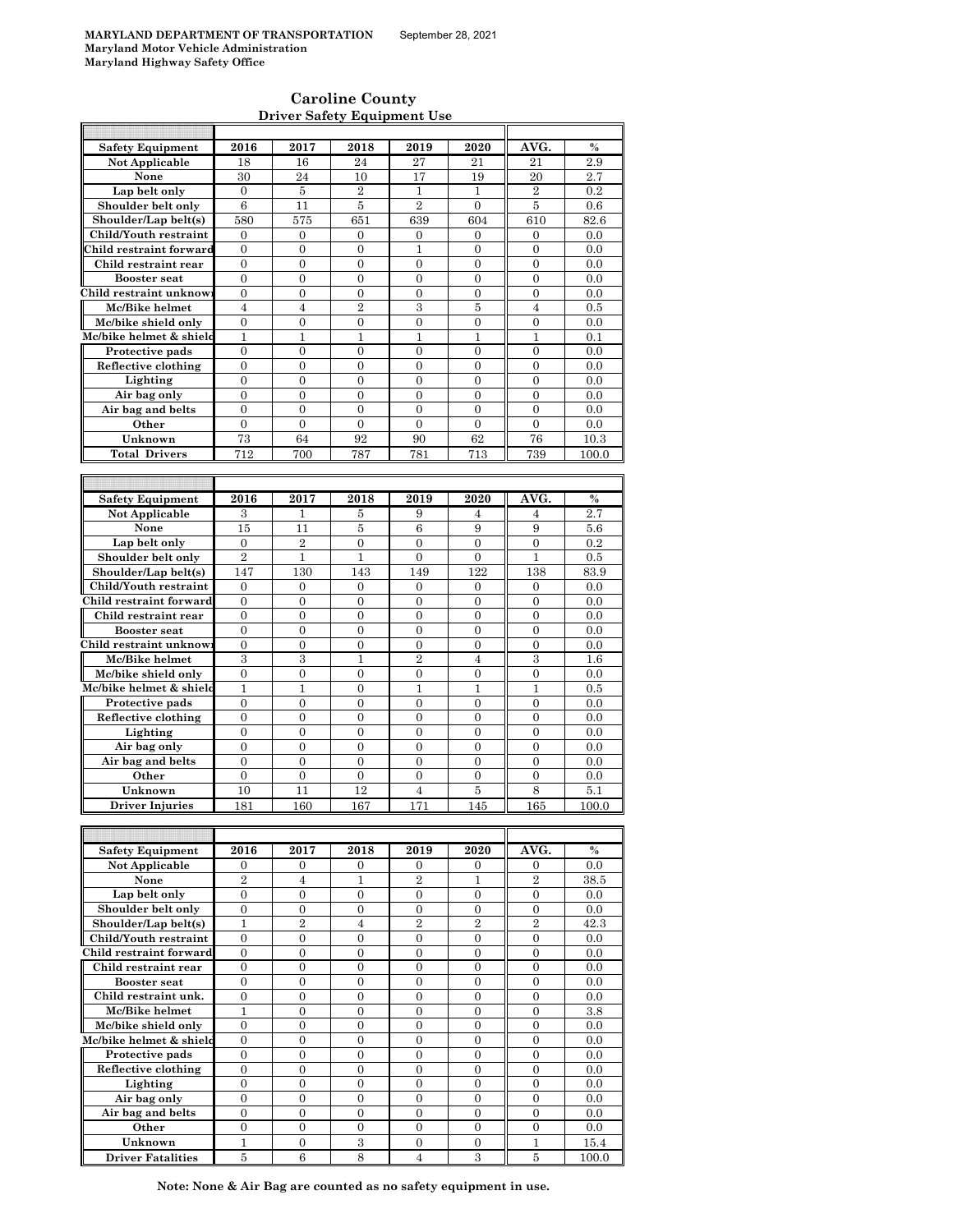|                         |                |                | <b>Caroline County</b> |                |                |                |         |
|-------------------------|----------------|----------------|------------------------|----------------|----------------|----------------|---------|
|                         |                |                | Passenger Age          |                |                |                |         |
| Passenger Age           | 2016           | 2017           | 2018                   | 2019           | 2020           | AVG.           | $\%$    |
| Under 5                 | 20             | 13             | 31                     | 44             | 26             | 27             | 10.1    |
| $5-9$                   | 20             | 20             | 30                     | 19             | 42             | 26             | 9.9     |
| $10 - 11$               | 12             | 17             | 11                     | 9              | 11             | 12             | 4.5     |
| $12 - 13$               | 30             | 15             | 31                     | 14             | 8              | 20             | 7.4     |
| $14 - 15$               | 21             | 15             | 36                     | 12             | 10             | 19             | 7.1     |
| $16 - 17$               | 13             | 22             | 24                     | 11             | 28             | 20             | 7.4     |
| $18 - 19$               | $\overline{7}$ | 22             | 11                     | 16             | 19             | 15             | 5.7     |
| $20 - 24$               | 25             | 19             | 27                     | 32             | 17             | 24             | 9.1     |
| $25 - 29$               | 22             | 21             | 22                     | 10             | 18             | 19             | 7.0     |
| $30 - 34$               | 13             | 13             | 17                     | 11             | 12             | 13             | 5.0     |
| $35 - 39$               | 11             | 17             | 18                     | 12             | 11             | 14             | 5.2     |
| $40 - 44$               | 8              | $\overline{4}$ | 11                     | 11             | 10             | 9              | $3.3\,$ |
| $45 - 49$               | 8              | 14             | 13                     | 10             | 3              | 10             | 3.6     |
| $50 - 54$               | $\overline{4}$ | 12             | 11                     | 12             | 12             | 10             | 3.9     |
| $55 - 59$               | 7              | 7              | 12                     | 11             | 3              | 8              | 3.0     |
| $60 - 64$               | $\,3$          | 3              | $\bf 5$                | 9              | 3              | $\overline{5}$ | 1.7     |
| $65 - 69$               | 6              | $\overline{4}$ | $\overline{4}$         | $\overline{4}$ | $\overline{2}$ | $\overline{4}$ | 1.5     |
| $70 - 79$               | $\bf 5$        | $\overline{7}$ | 7                      | 9              | 8              | 7              | 2.7     |
| $80 +$                  | $\mathbf{1}$   | 7              | $\mathbf{3}$           | 7              | $\overline{5}$ | $\overline{5}$ | 1.7     |
| Unknown                 | $\overline{0}$ | $\overline{0}$ | $\overline{0}$         | $\overline{0}$ | $\overline{0}$ | $\overline{0}$ | 0.0     |
| <b>Total Passengers</b> | 236            | 252            | 324                    | 263            | 248            | 265            | 100.0   |

| Passenger Age             | 2016           | 2017           | 2018           | 2019           | 2020                    | AVG.           | $\%$  |
|---------------------------|----------------|----------------|----------------|----------------|-------------------------|----------------|-------|
| Under 5                   | 7              | 1              | $\overline{4}$ | 11             | 6                       | 6              | 8.2   |
| $5-9$                     | 7              | 5              | 11             | $\overline{2}$ | 5                       | 6              | 8.5   |
| $10 - 11$                 | $\overline{2}$ | 6              | $\overline{2}$ | $\Omega$       | $\mathbf{3}$            | 3              | 3.7   |
| $12 - 13$                 | 5              | $\overline{2}$ | 3              | $\overline{4}$ | $\overline{2}$          | 3              | 4.5   |
| $14 - 15$                 | 8              | $\overline{4}$ | 5              | $\overline{2}$ | 1                       | $\overline{4}$ | 5.7   |
| $16 - 17$                 | 5              | $\overline{4}$ | $\overline{4}$ | $\overline{4}$ | 7                       | 5              | 6.8   |
| $18 - 19$                 | $\overline{2}$ | 8              | $\overline{2}$ | 7              | 5                       | $\overline{5}$ | 6.8   |
| $20 - 24$                 | 8              | 8              | 11             | 9              | $\overline{2}$          | 8              | 10.8  |
| $25 - 29$                 | 8              | 6              | 5              | 5              | $\overline{4}$          | 6              | 7.9   |
| $30 - 34$                 | 8              | 3              | 8              | 1              | $\overline{5}$          | 5              | 7.1   |
| $35 - 39$                 | 6              | 6              | 6              | $\overline{2}$ | $\overline{2}$          | $\overline{4}$ | 6.2   |
| $40 - 44$                 | 3              | $\mathbf{1}$   | $\overline{5}$ | $\Omega$       | $\overline{2}$          | $\overline{2}$ | 3.1   |
| $45 - 49$                 | $\overline{2}$ | 6              | $\overline{4}$ | 3              | $\Omega$                | 3              | 4.2   |
| $50 - 54$                 | $\Omega$       | $\overline{2}$ | 6              | $\overline{4}$ | $\overline{2}$          | 3              | 4.0   |
| $55 - 59$                 | 3              | $\overline{2}$ | $\overline{2}$ | 3              | 1                       | $\overline{2}$ | 3.1   |
| $60 - 64$                 | $\overline{2}$ | 1              | 1              | $\overline{2}$ | $\overline{\mathbf{3}}$ | $\overline{2}$ | 2.5   |
| $65 - 69$                 | 3              | 1              | 1              | 1              | $\Omega$                | $\mathbf{1}$   | 1.7   |
| $70 - 79$                 | 3              | $\overline{2}$ | 3              | $\overline{2}$ | 3                       | 3              | 3.7   |
| $80 +$                    | $\mathbf{0}$   | 3              | 1              | $\Omega$       | 1                       | 1              | 1.4   |
| Unknown                   | $\mathbf{0}$   | $\mathbf{0}$   | $\overline{0}$ | $\Omega$       | $\mathbf{0}$            | $\mathbf{0}$   | 0.0   |
| <b>Injured Passengers</b> | 82             | 71             | 84             | 62             | 54                      | 71             | 100.0 |

| Passenger Age               | 2016           | 2017         | 2018           | 2019         | 2020     | AVG.           | $\%$  |
|-----------------------------|----------------|--------------|----------------|--------------|----------|----------------|-------|
| Under 5                     | $\overline{0}$ | $\Omega$     | $\Omega$       | $\Omega$     | 1        | $\Omega$       | 11.1  |
| $5-9$                       | 3              | $\mathbf{0}$ | $\mathbf{0}$   | $\mathbf{0}$ | $\Omega$ | $\mathbf{1}$   | 33.3  |
| $10 - 11$                   | $\Omega$       | $\Omega$     | $\Omega$       | $\Omega$     | $\Omega$ | $\Omega$       | 0.0   |
| $12 - 13$                   | $\mathbf{0}$   | $\mathbf{0}$ | $\Omega$       | $\Omega$     | $\Omega$ | $\Omega$       | 0.0   |
| $14 - 15$                   | $\Omega$       | $\Omega$     | $\Omega$       | $\Omega$     | $\Omega$ | $\Omega$       | 0.0   |
| $16 - 17$                   | $\Omega$       | $\Omega$     | $\Omega$       | $\Omega$     | $\Omega$ | $\Omega$       | 0.0   |
| $18 - 19$                   | $\Omega$       | $\Omega$     | $\Omega$       | $\Omega$     | $\Omega$ | $\Omega$       | 0.0   |
| $20 - 24$                   | $\mathbf{0}$   | 1            | $\Omega$       | $\Omega$     | $\Omega$ | $\Omega$       | 11.1  |
| $25 - 29$                   | $\mathbf{1}$   | $\mathbf{0}$ | $\mathbf{0}$   | $\Omega$     | $\Omega$ | $\Omega$       | 11.1  |
| $30 - 34$                   | $\Omega$       | $\Omega$     | $\Omega$       | $\Omega$     | $\Omega$ | $\Omega$       | 0.0   |
| $35 - 39$                   | $\Omega$       | $\Omega$     | 1              | $\Omega$     | $\Omega$ | $\Omega$       | 11.1  |
| $40 - 44$                   | $\overline{0}$ | $\Omega$     | $\Omega$       | $\Omega$     | $\Omega$ | $\Omega$       | 0.0   |
| $45 - 49$                   | $\Omega$       | $\Omega$     | 1              | $\Omega$     | $\Omega$ | $\Omega$       | 11.1  |
| $50 - 54$                   | $\Omega$       | $\Omega$     | $\Omega$       | $\mathbf{1}$ | $\Omega$ | $\Omega$       | 11.1  |
| $55 - 59$                   | $\overline{0}$ | $\Omega$     | $\Omega$       | $\Omega$     | $\Omega$ | $\Omega$       | 0.0   |
| $60 - 64$                   | $\Omega$       | $\Omega$     | $\Omega$       | $\Omega$     | $\Omega$ | $\Omega$       | 0.0   |
| $65 - 69$                   | $\mathbf{0}$   | $\Omega$     | $\Omega$       | $\Omega$     | $\Omega$ | $\Omega$       | 0.0   |
| $70 - 79$                   | $\mathbf{0}$   | $\Omega$     | $\Omega$       | $\Omega$     | $\Omega$ | $\Omega$       | 0.0   |
| $80 +$                      | $\overline{0}$ | $\Omega$     | $\Omega$       | $\mathbf{0}$ | $\Omega$ | $\Omega$       | 0.0   |
| Unknown                     | $\Omega$       | $\Omega$     | $\Omega$       | $\Omega$     | $\Omega$ | $\Omega$       | 0.0   |
| <b>Passenger Fatalities</b> | 4              | 1            | $\overline{2}$ | $\mathbf{1}$ | 1        | $\overline{2}$ | 100.0 |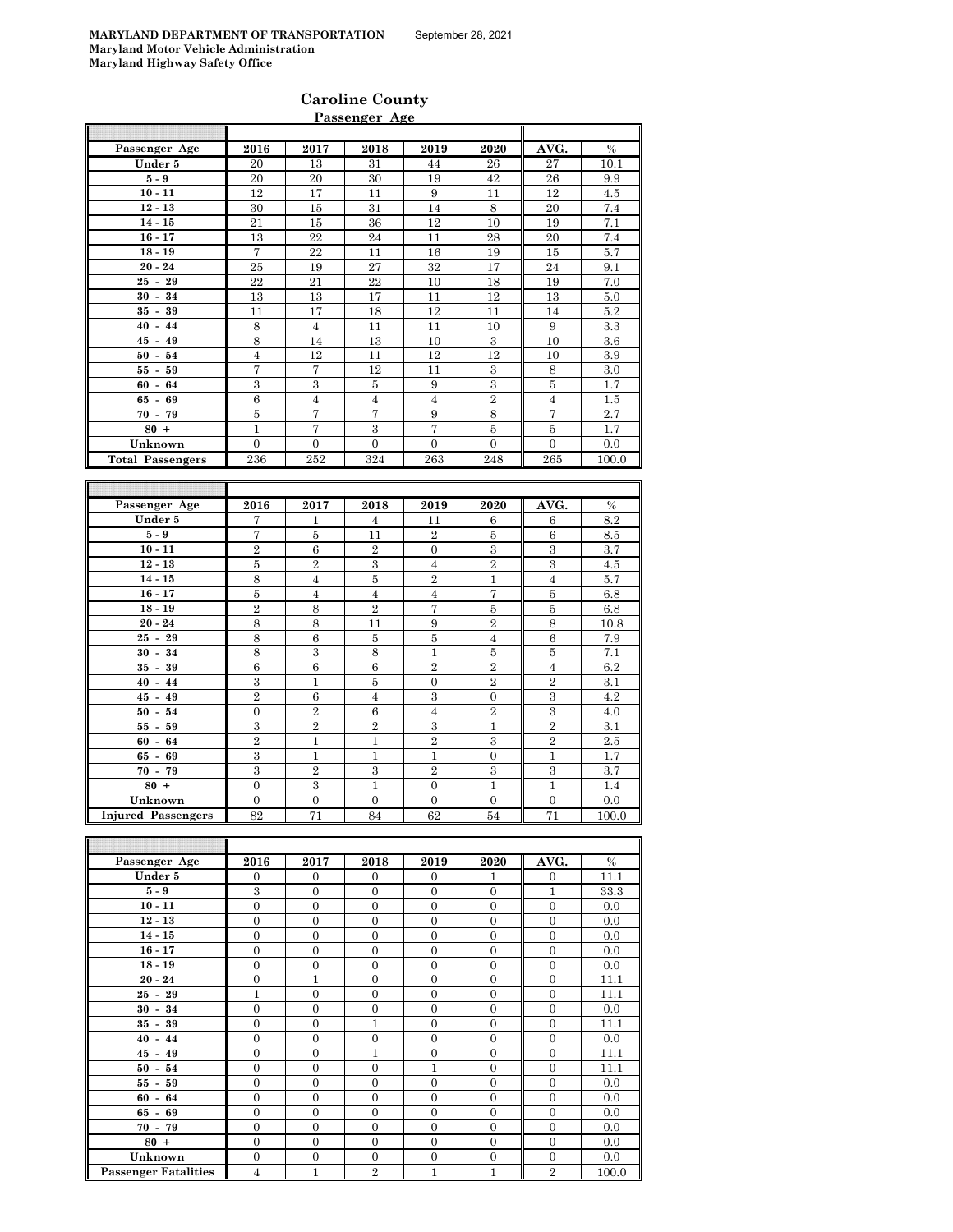| Passenger Gender            | 2016           | 2017           | 2018           | 2019           | 2020           | AVG.           | $\%$  |
|-----------------------------|----------------|----------------|----------------|----------------|----------------|----------------|-------|
| Male                        | 95             | 117            | 157            | 128            | 124            | 124            | 46.9  |
| Female                      | 140            | 134            | 163            | 133            | 124            | 139            | 52.5  |
| Unknown                     |                |                | 4              | $\overline{2}$ | $\Omega$       | $\overline{2}$ | 0.6   |
| <b>Total Passengers</b>     | 236            | 252            | 324            | 263            | 248            | 265            | 100.0 |
|                             |                |                |                |                |                |                |       |
|                             |                |                |                |                |                |                |       |
| Passenger Gender            | 2016           | 2017           | 2018           | 2019           | 2020           | AVG.           | $\%$  |
| Male                        | 29             | 28             | 40             | 25             | 23             | 29             | 41.1  |
| Female                      | 52             | 43             | 44             | 37             | 31             | 41             | 58.6  |
| Unknown                     | $\mathbf{1}$   | $\overline{0}$ | $\overline{0}$ | $\overline{0}$ | $\overline{0}$ | $\theta$       | 0.3   |
| <b>Passenger Injuries</b>   | 82             | 71             | 84             | 62             | 54             | 71             | 100.0 |
|                             |                |                |                |                |                |                |       |
|                             |                |                |                |                |                |                |       |
| Passenger Gender            | 2016           | 2017           | 2018           | 2019           | 2020           | AVG.           | $\%$  |
| Male                        | 3              |                | $\theta$       | $\overline{0}$ |                |                | 55.6  |
| Female                      | 1              | $\Omega$       | $\overline{2}$ |                | $\Omega$       | 1              | 44.4  |
| Unknown                     | $\overline{0}$ | $\overline{0}$ | $\overline{0}$ | $\overline{0}$ | $\overline{0}$ | $\Omega$       | 0.0   |
| <b>Passenger Fatalities</b> | 4              |                | $\overline{2}$ |                |                | $\overline{2}$ | 100.0 |

# **Caroline County Passenger Gender**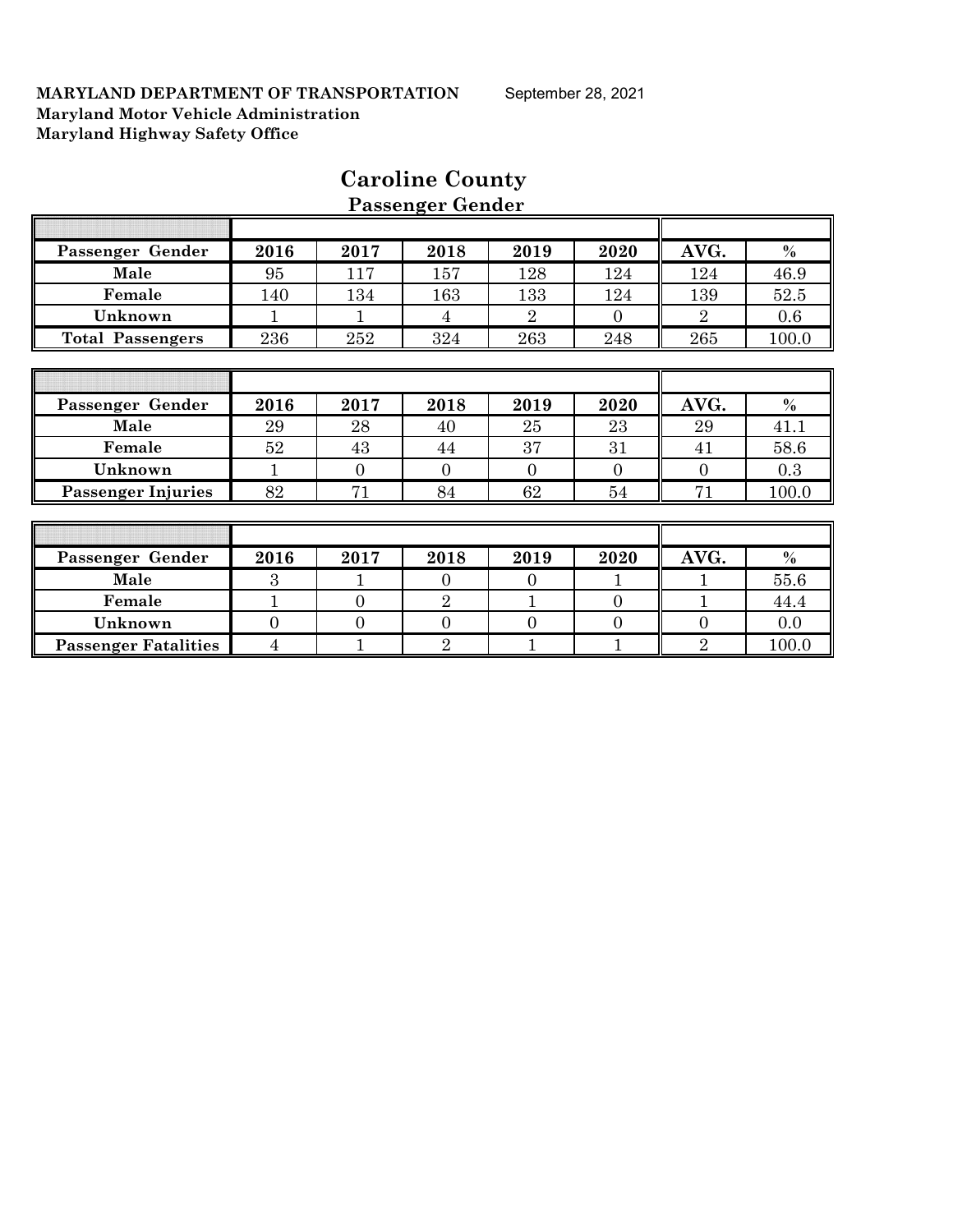| <b>Caroline County</b>                |  |
|---------------------------------------|--|
| <b>Passenger Safety Equipment Use</b> |  |

| <b>Safety Equipment</b> | 2016             | 2017             | 2018             | 2019             | 2020             | AVG.           | $\frac{0}{0}$ |
|-------------------------|------------------|------------------|------------------|------------------|------------------|----------------|---------------|
| Not Applicable          | $\Omega$         | $\overline{2}$   | 40               | 17               | 4                | 13             | 4.8           |
| None                    | 52               | 17               | 26               | 12               | 34               | 28             | 10.7          |
| Lap belt only           | 1                | 3                | $\overline{2}$   | $\overline{2}$   | $\overline{0}$   | $\overline{2}$ | $0.6\,$       |
| Shoulder belt only      | $\overline{4}$   | 3                | $\overline{0}$   | $\overline{0}$   | $\mathbf{0}$     | $\mathbf{1}$   | 0.5           |
| Shoulder/Lap belt(s)    | 139              | 197              | 211              | 175              | 170              | 178            | 67.4          |
| Child/Youth restraint   | $\Omega$         | $\Omega$         | $\Omega$         | $\Omega$         | $\Omega$         | $\Omega$       | 0.0           |
| Child restraint forward | 13               | 10               | 18               | 22               | 19               | 16             | 6.2           |
| Child restraint rear    | 6                | 6                | $\overline{5}$   | 13               | 6                | 7              | 2.7           |
| <b>Booster</b> seat     | $\overline{4}$   | 5                | 9                | 7                | 11               | 7              | 2.7           |
| Child restraint unk.    | $\mathbf{1}$     | $\mathbf{1}$     | $\overline{4}$   | 5                | $\overline{4}$   | 3              | 1.1           |
| Mc/Bike helmet          | $\overline{0}$   | $\overline{0}$   | $\overline{0}$   | $\overline{0}$   | $\overline{0}$   | $\overline{0}$ | 0.0           |
| Mc/bike shield only     | $\theta$         | $\overline{0}$   | $\overline{0}$   | $\mathbf{0}$     | $\overline{0}$   | $\overline{0}$ | 0.0           |
| Mc/bike helmet & shield | $\theta$         | $\theta$         | $\theta$         | $\theta$         | $\theta$         | $\theta$       | 0.0           |
| Protective pads         | $\overline{0}$   | $\overline{0}$   | $\overline{0}$   | $\overline{0}$   | $\overline{0}$   | $\overline{0}$ | 0.0           |
| Reflective clothing     | $\overline{0}$   | $\boldsymbol{0}$ | $\overline{0}$   | $\mathbf{0}$     | $\mathbf{0}$     | $\overline{0}$ | $_{0.0}$      |
| Lighting                | $\boldsymbol{0}$ | $\boldsymbol{0}$ | $\boldsymbol{0}$ | $\boldsymbol{0}$ | $\overline{0}$   | $\overline{0}$ | 0.0           |
| Air bag only            | $\overline{0}$   | $\overline{0}$   | $\overline{0}$   | $\overline{0}$   | $\overline{0}$   | $\overline{0}$ | $_{0.0}$      |
| Air bag and belts       | $\overline{0}$   | $\overline{0}$   | $\overline{0}$   | $\mathbf{0}$     | $\mathbf{0}$     | $\overline{0}$ | 0.0           |
| Other                   | $\overline{0}$   | $\overline{0}$   | $\overline{0}$   | $\overline{0}$   | $\theta$         | $\theta$       | 0.0           |
| Unknown                 | 16               | 8                | 9                | 10               | $\mathbf{0}$     | 9              | 3.3           |
| <b>Total Passengers</b> | 236              | 252              | 324              | 263              | 248              | 265            | 100.0         |
|                         |                  |                  |                  |                  |                  |                |               |
|                         |                  |                  |                  |                  |                  |                |               |
|                         |                  |                  |                  |                  |                  |                |               |
| <b>Safety Equipment</b> | 2016             | 2017             | 2018             | 2019             | 2020             | AVG.           | $\frac{0}{0}$ |
| Not Applicable          | $\Omega$         | $\overline{0}$   | 3                | $\mathbf{0}$     | $\Omega$         | 1              | 0.8           |
| None                    | 18               | 7                | 9                | 9                | 12               | 11             | 15.6          |
| Lap belt only           | $\mathbf{1}$     | 3                | $\theta$         | $\mathbf{1}$     | $\theta$         | $\mathbf{1}$   | 1.4           |
| Shoulder belt only      | 3                | $\overline{0}$   | $\overline{0}$   | $\mathbf{0}$     | $\mathbf{0}$     | $\mathbf{1}$   | 0.8           |
| Shoulder/Lap belt(s)    | 44               | 55               | 63               | 39               | 36               | 47             | 67.1          |
| Child/Youth restraint   | $\overline{0}$   | $\overline{0}$   | $\overline{0}$   | $\mathbf{0}$     | $\mathbf{0}$     | $\overline{0}$ | 0.0           |
| Child restraint forward | 5                | $\mathbf{1}$     | 3                | 9                | $\overline{2}$   | $\overline{4}$ | 5.7           |
| Child restraint rear    | $\overline{2}$   | $\overline{0}$   | $\overline{0}$   | $\overline{4}$   | $\overline{2}$   | $\overline{2}$ | 2.3           |
| <b>Booster seat</b>     | 3                | $\overline{2}$   | $\overline{2}$   | $\boldsymbol{0}$ | $\boldsymbol{0}$ | 1              | 2.0           |
| Child restraint unk.    | $\boldsymbol{0}$ | $\boldsymbol{0}$ | $\overline{0}$   | $\overline{0}$   | $\overline{2}$   | $\overline{0}$ | 0.6           |
| Mc/Bike helmet          | $\overline{0}$   | $\boldsymbol{0}$ | $\overline{0}$   | $\mathbf{0}$     | $\mathbf{0}$     | $\overline{0}$ | $_{0.0}$      |
| Mc/bike shield only     | $\overline{0}$   | $\overline{0}$   | $\overline{0}$   | $\mathbf{0}$     | $\theta$         | $\overline{0}$ | 0.0           |
| Mc/bike helmet & shield | $\overline{0}$   | $\boldsymbol{0}$ | $\boldsymbol{0}$ | $\mathbf{0}$     | $\overline{0}$   | $\overline{0}$ | 0.0           |
| Protective pads         | $\overline{0}$   | $\overline{0}$   | $\overline{0}$   | $\overline{0}$   | $\overline{0}$   | $\theta$       | 0.0           |
| Reflective clothing     | $\overline{0}$   | $\overline{0}$   | $\overline{0}$   | $\overline{0}$   | $\overline{0}$   | $\overline{0}$ | 0.0           |
| Lighting                | $\theta$         | $\overline{0}$   | $\overline{0}$   | $\theta$         | $\theta$         | $\theta$       | 0.0           |
| Air bag only            | $\overline{0}$   | $\overline{0}$   | $\overline{0}$   | $\overline{0}$   | $\theta$         | $\theta$       | 0.0           |
| Air bag and belts       | $\theta$         | $\theta$         | $\overline{0}$   | $\theta$         | $\theta$         | $\theta$       | 0.0           |
| Other                   | $\overline{0}$   | $\overline{0}$   | $\overline{0}$   | $\overline{0}$   | $\overline{0}$   | $\overline{0}$ | 0.0           |
| Unknown                 | 6                | 3                | $\overline{4}$   | $\Omega$         | $\Omega$         | 3              | 3.7           |

| <b>Safety Equipment</b>     | 2016           | 2017     | 2018           | 2019     | 2020     | AVG.           | $\frac{0}{0}$ |
|-----------------------------|----------------|----------|----------------|----------|----------|----------------|---------------|
| Not Applicable              | $\Omega$       | $\Omega$ | $\Omega$       | $\Omega$ | $\Omega$ | $\Omega$       | 0.0           |
| None                        | $\Omega$       | 1        | $\Omega$       | $\Omega$ | $\Omega$ | $\Omega$       | 11.1          |
| Lap belt only               | $\Omega$       | $\Omega$ | $\Omega$       | $\Omega$ | $\Omega$ | $\Omega$       | 0.0           |
| Shoulder belt only          | 0              | 0        | 0              | $\Omega$ | 0        | 0              | 0.0           |
| Shoulder/Lap belt(s)        | $\overline{2}$ | $\Omega$ | $\overline{2}$ |          | $\Omega$ |                | 55.6          |
| Child/Youth restraint       | $\Omega$       | $\Omega$ | $\Omega$       | $\Omega$ | 0        | $\Omega$       | 0.0           |
| Child restraint forward     |                | $\Omega$ | $\Omega$       | $\Omega$ |          | 0              | 22.2          |
| Child restraint rear        | $\Omega$       | $\Omega$ | $\Omega$       | $\Omega$ | 0        | 0              | 0.0           |
| <b>Booster seat</b>         |                | $\Omega$ | $\Omega$       | $\Omega$ | $\Omega$ | $\Omega$       | 11.1          |
| Child restraint unk.        | $\Omega$       | $\Omega$ | $\Omega$       | $\Omega$ | $\Omega$ | $\Omega$       | 0.0           |
| Mc/Bike helmet              | $\Omega$       | $\Omega$ | $\Omega$       | $\theta$ | $\Omega$ | $\Omega$       | 0.0           |
| Mc/bike shield only         | $\Omega$       | $\Omega$ | $\Omega$       | $\Omega$ | 0        | 0              | 0.0           |
| Mc/bike helmet & shield     | $\Omega$       | $\Omega$ | $\Omega$       | $\theta$ | $\Omega$ | $\Omega$       | 0.0           |
| Protective pads             | $\theta$       | $\Omega$ | $\Omega$       | $\Omega$ | $\Omega$ | $\Omega$       | 0.0           |
| Reflective clothing         | $\Omega$       | $\Omega$ | $\Omega$       | $\Omega$ | $\Omega$ | $\Omega$       | 0.0           |
| Lighting                    | $\theta$       | 0        | 0              | $\Omega$ | 0        | 0              | 0.0           |
| Air bag only                | $\Omega$       | $\Omega$ | $\Omega$       | $\theta$ | $\Omega$ | $\Omega$       | 0.0           |
| Air bag and belts           | $\Omega$       | $\Omega$ | $\Omega$       | $\theta$ | $\Omega$ | $\Omega$       | 0.0           |
| Other                       | $\Omega$       | $\Omega$ | $\Omega$       | $\theta$ | $\Omega$ | $\Omega$       | 0.0           |
| Unknown                     | $\Omega$       | $\Omega$ | $\Omega$       | $\Omega$ | 0        | $\Omega$       | 0.0           |
| <b>Passenger Fatalities</b> | 4              |          | $\overline{2}$ |          |          | $\overline{2}$ | 100.0         |

**Note: None & Air Bag are counted as no safety equipment in use.**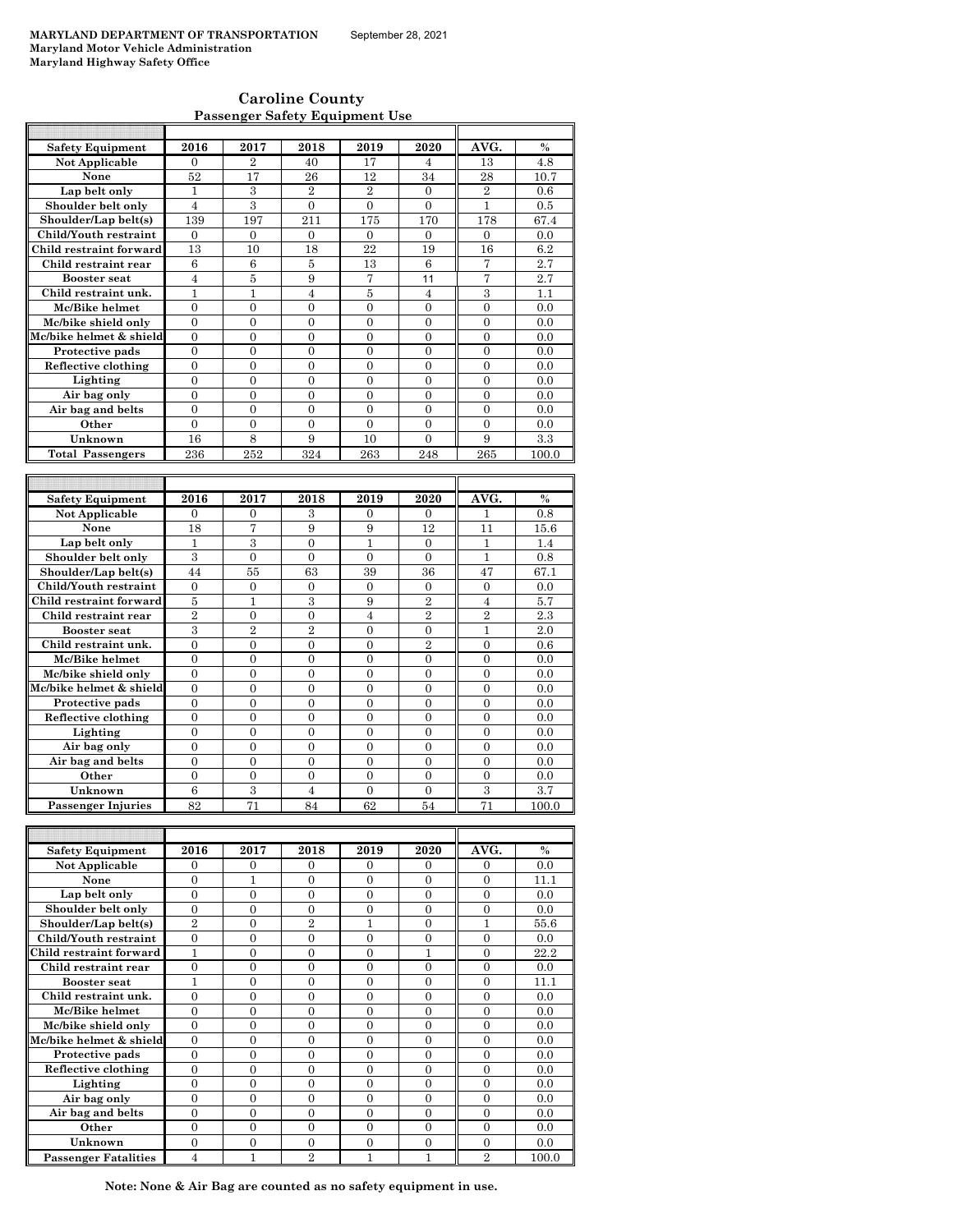### **Caroline County Non-Motorist Age**

| Non-Motorist Age           | 2016             | 2017             | 2018             | 2019             | 2020             | AVG.             | $\%$            |
|----------------------------|------------------|------------------|------------------|------------------|------------------|------------------|-----------------|
| Under 5                    | $\mathbf{0}$     | $\mathbf{0}$     | $\mathbf{0}$     | $\overline{0}$   | $\mathbf{0}$     | $\overline{0}$   | 0.0             |
| $5-9$                      | $\mathbf{0}$     | $\mathbf{1}$     | $\mathbf{0}$     | $\mathbf{1}$     | $\mathbf{0}$     | $\overline{0}$   | 4.8             |
| $10 - 15$                  | $\overline{0}$   | $\sqrt{2}$       | $\overline{0}$   | $\,1$            | $\overline{2}$   | $\mathbf{1}$     | 11.9            |
| $16 - 17$                  | $\boldsymbol{0}$ | $\boldsymbol{0}$ | $\overline{1}$   | $\mathbf{0}$     | $\boldsymbol{0}$ | $\mathbf{0}$     | 2.4             |
| $18 - 19$                  | $\mathbf{1}$     | $\mathbf{1}$     | $\mathbf{0}$     | $\mathbf{0}$     | $\boldsymbol{0}$ | $\mathbf{0}$     | 4.8             |
| $20 - 24$                  | $\overline{0}$   | $\overline{2}$   | $\Omega$         | $\mathbf{1}$     | $\Omega$         | $\mathbf{1}$     | 7.1             |
| $25 - 29$                  | $\overline{0}$   | $\sqrt{2}$       | $\Omega$         | $\overline{0}$   | $\overline{0}$   | $\overline{0}$   | 4.8             |
| $30 - 34$                  | $\overline{0}$   | $\overline{2}$   | $\overline{0}$   | $\mathbf 1$      | $\overline{0}$   | $\mathbf 1$      | 7.1             |
| $35 - 39$                  | $\mathbf{0}$     | $\mathbf{0}$     | $\overline{0}$   | $\mathbf{1}$     | $\overline{2}$   | $\mathbf{1}$     | 7.1             |
| $40 - 44$                  | $\mathbf{0}$     | $\sqrt{2}$       | 1                | 3                | $\overline{0}$   | $\mathbf{1}$     | 14.3            |
| $45 - 49$                  | $\boldsymbol{0}$ | $\boldsymbol{0}$ | $\mathbf{0}$     | $\mathbf{0}$     | $\boldsymbol{0}$ | $\mathbf{0}$     | 0.0             |
| $50 - 54$                  | $\mathbf{1}$     | $\mathbf{1}$     | $\mathbf{0}$     | $\mathbf{1}$     | $\mathbf{1}$     | $\mathbf{1}$     | 9.5             |
| $55 - 59$                  | $\boldsymbol{0}$ | $\boldsymbol{0}$ | $\mathbf{0}$     | $\boldsymbol{0}$ | $\mathbf{1}$     | $\overline{0}$   | 2.4             |
| $60 - 64$                  | $\overline{0}$   | $\overline{0}$   | $\Omega$         | $\mathbf{1}$     | $\overline{0}$   | $\overline{0}$   | 2.4             |
| $65 - 69$                  | $\Omega$         | $\Omega$         | $\theta$         | $\theta$         | $\overline{2}$   | $\theta$         | 4.8             |
| $70 - 79$                  | $\overline{2}$   | $\mathbf{1}$     | 1                | $\overline{0}$   | $\overline{2}$   | $\mathbf{1}$     | 14.3            |
| $80 +$                     | $\overline{0}$   | $\mathbf{0}$     | $\mathbf{1}$     | $\mathbf{0}$     | $\overline{0}$   | $\mathbf{0}$     | 2.4             |
| Unknown                    | $\mathbf{0}$     | $\mathbf{0}$     | $\mathbf{0}$     | $\mathbf{0}$     | $\mathbf{0}$     | $\mathbf{0}$     | 0.0             |
| <b>Total Non-Motorists</b> | $\overline{4}$   | 14               | $\overline{4}$   | 10               | 10               | 8                | 100.0           |
|                            |                  |                  |                  |                  |                  |                  |                 |
|                            |                  |                  |                  |                  |                  |                  |                 |
| Non-Motorist Age           | 2016             | 2017             | 2018             | 2019             | 2020             | AVG.             | $\%$            |
| Under 5                    | $\Omega$         | $\mathbf{0}$     | $\Omega$         | $\Omega$         | $\Omega$         | $\Omega$         | 0.0             |
| $5-9$                      | $\overline{0}$   | $\mathbf{1}$     | $\overline{0}$   | $\overline{0}$   | $\overline{0}$   | $\overline{0}$   | 4.8             |
| $10 - 15$                  | $\overline{0}$   | $\overline{2}$   | $\overline{0}$   | $\mathbf{1}$     | $\mathbf{1}$     | $\mathbf{1}$     | 19.0            |
| $16 - 17$                  | $\boldsymbol{0}$ | $\boldsymbol{0}$ | $\mathbf{1}$     | $\mathbf{0}$     | $\boldsymbol{0}$ | $\mathbf{0}$     | 4.8             |
| $18 - 19$                  | $\mathbf{1}$     | $\mathbf{1}$     | $\mathbf{0}$     | $\mathbf{0}$     | $\mathbf{0}$     | $\mathbf{0}$     | 9.5             |
| $20 - 24$                  | $\mathbf{0}$     | $\overline{2}$   | $\Omega$         | $\Omega$         | $\mathbf{0}$     | $\Omega$         | 9.5             |
| $25 - 29$                  | $\mathbf{0}$     | $\,2$            | $\mathbf{0}$     | $\overline{0}$   | $\boldsymbol{0}$ | $\mathbf{0}$     | 9.5             |
| $30 - 34$                  | $\overline{0}$   | $\overline{2}$   | $\mathbf{0}$     | $\overline{0}$   | $\overline{0}$   | $\overline{0}$   | 9.5             |
| $35 - 39$                  | $\boldsymbol{0}$ | $\boldsymbol{0}$ | $\boldsymbol{0}$ | $\boldsymbol{0}$ | $\mathbf{1}$     | $\boldsymbol{0}$ | 4.8             |
| $40 - 44$                  | $\Omega$         | $\mathbf{1}$     | $\Omega$         | $\Omega$         | $\Omega$         | $\Omega$         | $\overline{AB}$ |

| $30 - 34$          | $\Omega$ | $\mathfrak{D}$ | $\Omega$ | $\Omega$ | $\Omega$ | $\Omega$ | 9.5   |
|--------------------|----------|----------------|----------|----------|----------|----------|-------|
| $35 - 39$          | $\Omega$ |                | $\Omega$ | $\Omega$ |          | $\Omega$ | 4.8   |
| $40 - 44$          | $\Omega$ |                | $\Omega$ | $\theta$ | $\Omega$ | $\Omega$ | 4.8   |
| $45 - 49$          | $\Omega$ |                | $\Omega$ | $\Omega$ | $\Omega$ | $\Omega$ | 0.0   |
| $50 - 54$          |          |                | $\Omega$ | $\Omega$ |          | $\Omega$ | 9.5   |
| $55 - 59$          | $\Omega$ |                | $\Omega$ | 0        |          | 0        | 0.0   |
| $60 - 64$          | $\Omega$ |                | 0        |          |          | $\Omega$ | 4.8   |
| $65 - 69$          | $\Omega$ |                | $\Omega$ | 0        |          | $\Omega$ | 0.0   |
| $70 - 79$          |          |                | 0        | 0        |          | $\Omega$ | 9.5   |
| $80 +$             | $\Omega$ |                | 0        | 0        |          | $\Omega$ | 0.0   |
| Unknown            | $\Omega$ |                | $\Omega$ | $\Omega$ |          | $\Omega$ | 0.0   |
| Inj. Non-Motorists | З        | 13             |          | റ        | റ        |          | 100.0 |

| Non-Motorist Age             | 2016           | 2017             | 2018           | 2019             | 2020             | AVG.           | $\%$  |
|------------------------------|----------------|------------------|----------------|------------------|------------------|----------------|-------|
| Under 5                      | $\mathbf{0}$   | $\overline{0}$   | $\overline{0}$ | $\Omega$         | $\overline{0}$   | $\overline{0}$ | 0.0   |
| $5-9$                        | $\overline{0}$ | $\Omega$         | $\Omega$       | $\Omega$         | $\mathbf{0}$     | $\Omega$       | 0.0   |
| $10 - 15$                    | $\overline{0}$ | $\mathbf{0}$     | $\mathbf{0}$   | $\mathbf{0}$     | $\boldsymbol{0}$ | $\mathbf{0}$   | 0.0   |
| $16 - 17$                    | $\overline{0}$ | $\boldsymbol{0}$ | $\mathbf{0}$   | $\mathbf{0}$     | $\overline{0}$   | $\mathbf{0}$   | 0.0   |
| $18 - 19$                    | $\overline{0}$ | $\mathbf{0}$     | $\mathbf{0}$   | $\mathbf{0}$     | $\mathbf{0}$     | $\overline{0}$ | 0.0   |
| $20 - 24$                    | $\overline{0}$ | $\overline{0}$   | $\mathbf{0}$   | $\mathbf{0}$     | $\mathbf{0}$     | $\mathbf{0}$   | 0.0   |
| $25 - 29$                    | $\overline{0}$ | $\mathbf{0}$     | $\mathbf{0}$   | $\mathbf{0}$     | $\mathbf{0}$     | $\overline{0}$ | 0.0   |
| $30 - 34$                    | $\overline{0}$ | $\mathbf{0}$     | $\mathbf{0}$   | $\mathbf{0}$     | $\mathbf{0}$     | $\mathbf{0}$   | 0.0   |
| $35 - 39$                    | $\overline{0}$ | $\mathbf{0}$     | $\overline{0}$ | $\mathbf{0}$     | $\overline{0}$   | $\Omega$       | 0.0   |
| $40 - 44$                    | $\overline{0}$ | $\mathbf{1}$     | $\mathbf{0}$   | $\mathbf{0}$     | $\mathbf{0}$     | $\overline{0}$ | 33.3  |
| $45 - 49$                    | $\overline{0}$ | $\mathbf{0}$     | $\overline{0}$ | $\mathbf{0}$     | $\overline{0}$   | $\Omega$       | 0.0   |
| $50 - 54$                    | $\overline{0}$ | $\mathbf{0}$     | $\overline{0}$ | $\mathbf{0}$     | $\mathbf{0}$     | $\overline{0}$ | 0.0   |
| $55 - 59$                    | $\Omega$       | $\Omega$         | $\Omega$       | $\Omega$         | 1                | $\Omega$       | 33.3  |
| $60 - 64$                    | $\overline{0}$ | $\mathbf{0}$     | $\mathbf{0}$   | $\mathbf{0}$     | $\mathbf{0}$     | $\mathbf{0}$   | 0.0   |
| $65 - 69$                    | $\overline{0}$ | $\mathbf{0}$     | $\mathbf{0}$   | $\Omega$         | $\mathbf{0}$     | $\Omega$       | 0.0   |
| $70 - 79$                    | $\overline{0}$ | $\mathbf{0}$     | $\mathbf{0}$   | $\mathbf{0}$     | $\overline{0}$   | $\mathbf{0}$   | 0.0   |
| $80 +$                       | $\overline{0}$ | $\mathbf{0}$     | $\mathbf{1}$   | $\mathbf{0}$     | $\mathbf{0}$     | $\mathbf{0}$   | 33.3  |
| Unknown                      | $\overline{0}$ | $\mathbf{0}$     | $\mathbf{0}$   | $\mathbf{0}$     | $\boldsymbol{0}$ | $\overline{0}$ | 0.0   |
| <b>Non-Motor. Fatalities</b> | $\mathbf{0}$   | $\mathbf{1}$     | $\overline{1}$ | $\boldsymbol{0}$ | $\mathbf 1$      | $\mathbf{1}$   | 100.0 |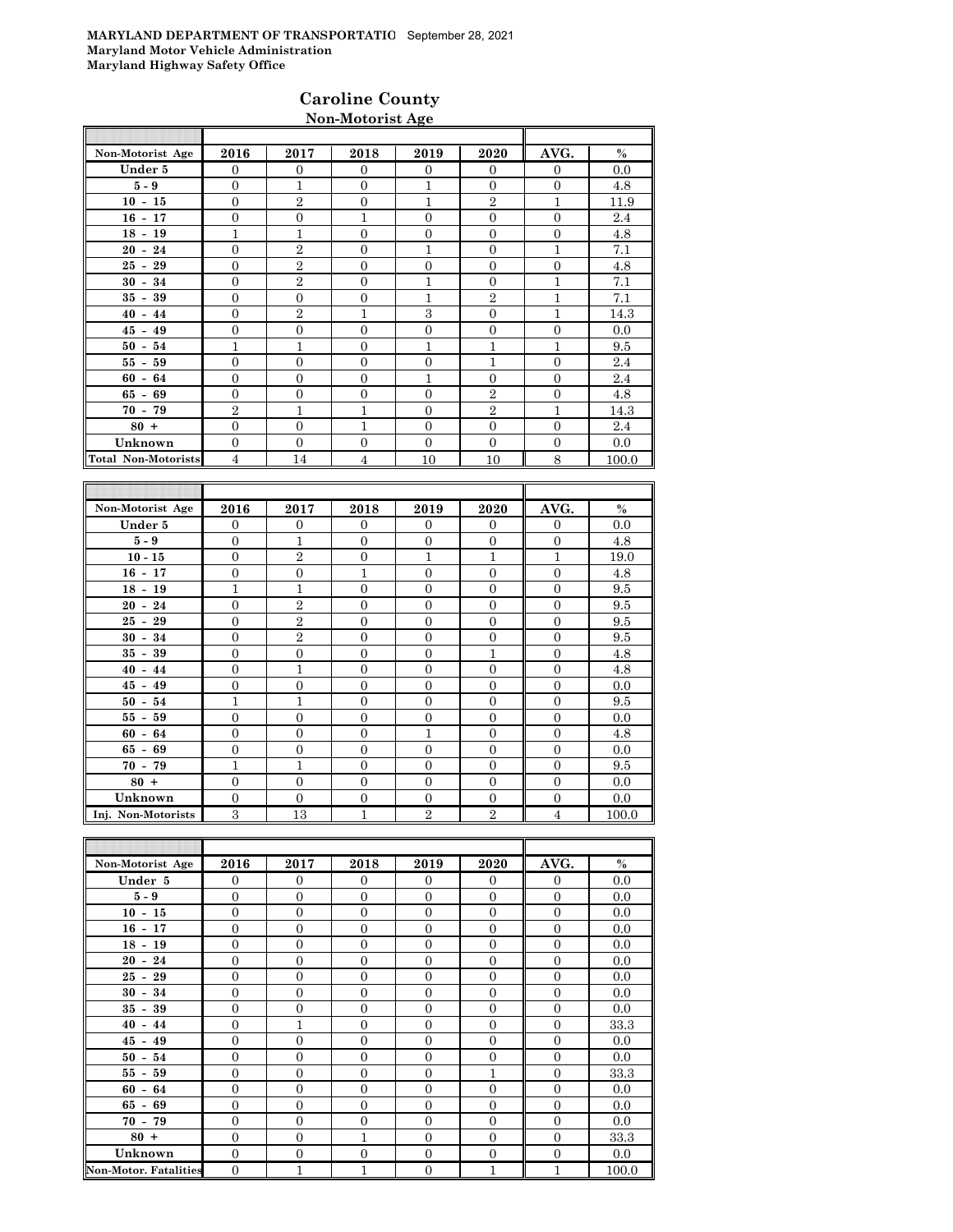| Non-Motorist Gender            | 2016             | 2017           | 2018           | 2019           | 2020           | AVG.           | $\%$  |
|--------------------------------|------------------|----------------|----------------|----------------|----------------|----------------|-------|
| Male                           | $\overline{2}$   | 10             | 3              | 4              | 4              | 5              | 54.8  |
| Female                         | $\overline{2}$   | 4              |                | 5              | 6              | 4              | 42.9  |
| Unknown                        | $\overline{0}$   | $\Omega$       | $\overline{0}$ | 1              | $\overline{0}$ | $\overline{0}$ | 2.4   |
| <b>Total Non-Motorists</b>     | $\overline{4}$   | 14             | $\overline{4}$ | 10             | 10             | 8              | 100.0 |
|                                |                  |                |                |                |                |                |       |
|                                |                  |                |                |                |                |                |       |
| Non-Motorist Gender            | 2016             | 2017           | 2018           | 2019           | 2020           | AVG.           | $\%$  |
| Male                           | 1                | 9              |                |                |                | 3              | 61.9  |
| Female                         | $\overline{2}$   | 4              | $\overline{0}$ |                | $\mathbf{1}$   | $\overline{2}$ | 38.1  |
| Unknown                        | $\mathbf{0}$     | $\Omega$       | $\Omega$       | $\overline{0}$ | $\mathbf{0}$   | $\overline{0}$ | 0.0   |
| <b>Non-Motorist Injuries</b>   | $\boldsymbol{3}$ | 13             |                | $\overline{2}$ | $\overline{2}$ | 4              | 100.0 |
|                                |                  |                |                |                |                |                |       |
|                                |                  |                |                |                |                |                |       |
| Non-Motorist Gender            | 2016             | 2017           | 2018           | 2019           | 2020           | AVG.           | $\%$  |
| Male                           | $\overline{0}$   |                |                | $\overline{0}$ | 1              |                | 100.0 |
| Female                         | $\overline{0}$   | $\theta$       | $\overline{0}$ | $\overline{0}$ | $\overline{0}$ | $\overline{0}$ | 0.0   |
| Unknown                        | $\overline{0}$   | $\overline{0}$ | $\overline{0}$ | $\overline{0}$ | $\overline{0}$ | 0              | 0.0   |
| <b>Non-Motorist Fatalities</b> | $\overline{0}$   |                |                | $\overline{0}$ |                | 1              | 100.0 |

# **Caroline County**

# **Non-Motorist Gender**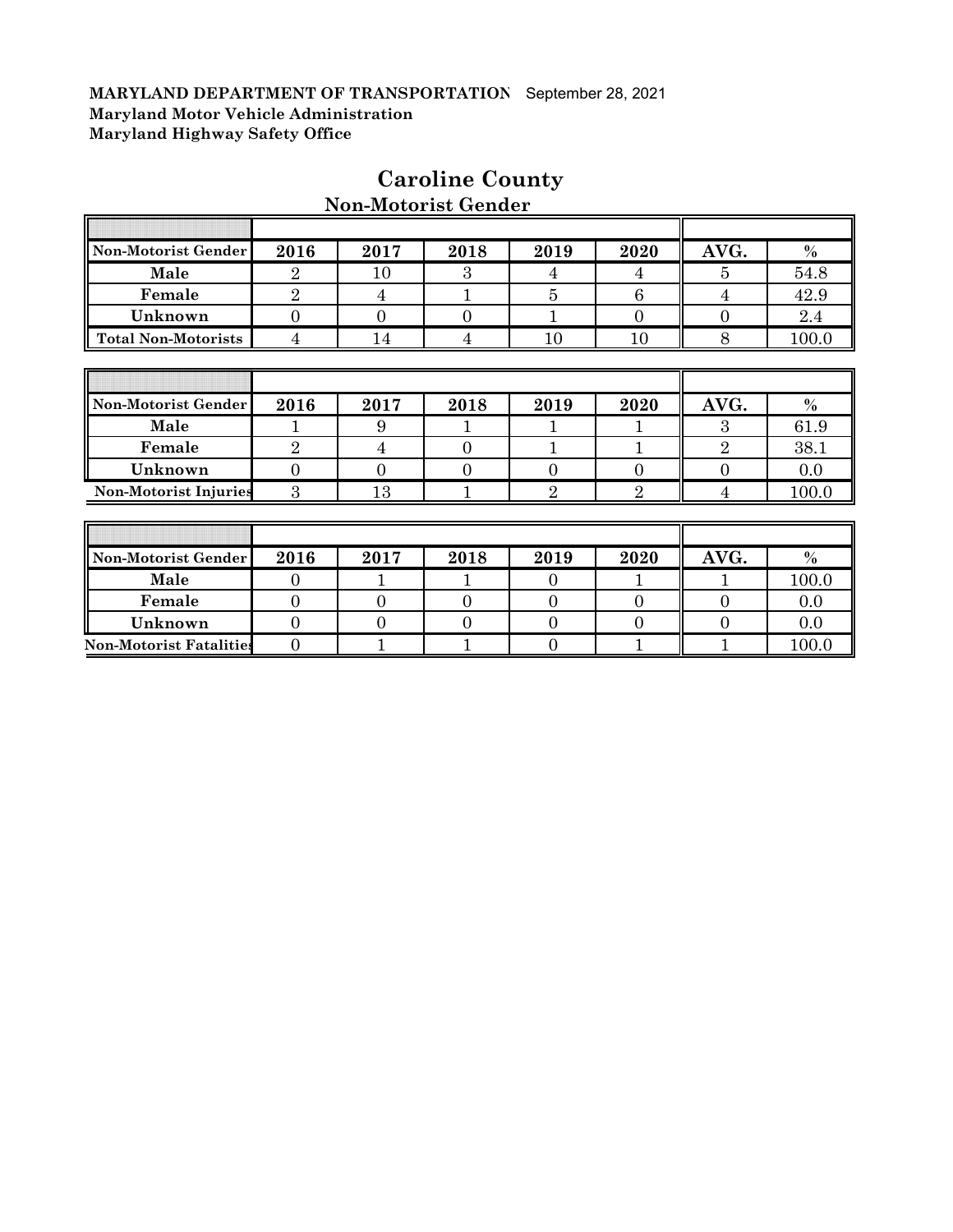# **Caroline County Non-Motorist Location**

| <b>Non-Motorist Location</b>                                    | 2016                | 2017                             | 2018                             | 2019                             | 2020                             | AVG.                       | $\%$        |
|-----------------------------------------------------------------|---------------------|----------------------------------|----------------------------------|----------------------------------|----------------------------------|----------------------------|-------------|
| Not App.                                                        | 1                   | 0                                | 0                                | 6                                | 4                                | $\overline{2}$             | 26.2        |
| Shoulder                                                        | $\overline{2}$      | 3                                | 1                                | 1                                | 1                                | $\overline{2}$             | 19.0        |
| Curb                                                            | $\mathbf{0}$        | $\overline{0}$                   | 0                                | $\mathbf{0}$                     | $\mathbf{0}$                     | $\overline{0}$             | 0.0         |
| Sidewalk                                                        | $\Omega$            | $\Omega$                         | $\theta$                         | $\mathbf{1}$                     | $\Omega$                         | $\Omega$                   | 2.4         |
| <b>Outside Right of Way</b>                                     | $\overline{0}$      | $\overline{0}$                   | $\overline{0}$                   | $\overline{0}$                   | $\overline{0}$                   | $\Omega$                   | 0.0         |
| On Rd. at Crosswalk                                             | $\overline{0}$      | 1                                | 0                                | 1                                | $\mathbf{0}$                     | $\mathbf{0}$               | 4.8         |
| On Rd. Not at Cross.                                            | $\overline{0}$      | 5                                | $\overline{0}$                   | 1                                | 3                                | $\overline{2}$             | 21.4        |
| In School Bus Zone                                              | $\mathbf{0}$        | $\sqrt{2}$                       | $\overline{0}$                   | $\overline{0}$                   | $\overline{0}$                   | $\theta$                   | 4.8         |
| In Bikeway                                                      | $\mathbf{0}$        | $\overline{0}$                   | $\overline{0}$                   | $\overline{0}$                   | $\overline{0}$                   | $\overline{0}$             | 0.0         |
| <b>At Inter Marked Crosswal</b><br><b>At Inter No Crosswalk</b> | $\overline{0}$      | $\overline{0}$                   | $\boldsymbol{0}$                 | $\mathbf{0}$                     | $\mathbf{0}$                     | $\mathbf{0}$               | 0.0         |
| <b>Driveway Access</b>                                          | 1<br>$\overline{0}$ | $\overline{0}$<br>$\overline{0}$ | $\overline{0}$<br>$\overline{0}$ | $\overline{0}$<br>$\overline{0}$ | $\Omega$<br>$\Omega$             | $\overline{0}$<br>$\Omega$ | 2.4<br>0.0  |
| Median                                                          | $\overline{0}$      | $\overline{0}$                   | $\overline{0}$                   | $\overline{0}$                   | $\Omega$                         | $\overline{0}$             | 0.0         |
| Island                                                          | $\overline{0}$      | $\overline{0}$                   | $\overline{0}$                   | $\mathbf{0}$                     | $\overline{0}$                   | $\mathbf{0}$               | 0.0         |
| <b>Shared Use Path or Trails</b>                                | $\Omega$            | $\overline{0}$                   | $\overline{0}$                   | $\overline{0}$                   | $\mathbf{0}$                     | $\theta$                   | 0.0         |
| <b>Inside Building</b>                                          | $\mathbf{0}$        | $\overline{0}$                   | 1                                | $\overline{0}$                   | $\overline{0}$                   | $\overline{0}$             | 2.4         |
| Midblock Marked Crosswa                                         | $\overline{0}$      | $\overline{0}$                   | 0                                | $\mathbf{0}$                     | $\mathbf{0}$                     | $\mathbf{0}$               | 0.0         |
| Other/Unk.                                                      | $\overline{0}$      | 3                                | $\overline{2}$                   | $\overline{0}$                   | $\overline{2}$                   | $\mathbf{1}$               | 16.7        |
| <b>Total Non-Motorists</b>                                      | $\overline{4}$      | 14                               | $\overline{4}$                   | 10                               | 10                               | 8                          | 100.0       |
|                                                                 |                     |                                  |                                  |                                  |                                  |                            |             |
|                                                                 |                     |                                  |                                  |                                  |                                  |                            |             |
| <b>Non-Motorist Location</b>                                    | 2016                | 2017                             | 2018                             | 2019                             | 2020                             | AVG.                       | $\%$        |
| Not App.                                                        | $\mathbf{0}$        | $\mathbf{0}$                     | 0                                | 0                                | $\overline{0}$                   | $\mathbf{0}$               | 0.0         |
| Shoulder                                                        | $\overline{2}$      | $\overline{2}$                   | $\overline{0}$                   | $\overline{0}$                   | $\overline{0}$                   | 1                          | 19.0        |
| Curb                                                            | $\overline{0}$      | 0                                | 0                                | $\mathbf{0}$                     | $\mathbf{0}$                     | $\theta$                   | 0.0         |
| Sidewalk                                                        | $\mathbf{0}$        | $\overline{0}$                   | $\overline{0}$                   | $\overline{0}$                   | $\overline{0}$                   | $\overline{0}$             | 0.0         |
| <b>Outside Right of Way</b>                                     | $\theta$            | $\overline{0}$                   | $\overline{0}$                   | $\overline{0}$                   | $\overline{0}$                   | $\overline{0}$             | 0.0         |
| On Rd. at Crosswalk                                             | $\overline{0}$      | 1                                | $\overline{0}$                   | 1                                | $\overline{0}$                   | $\overline{0}$             | 9.5         |
| On Rd. Not at Cross.                                            | $\overline{0}$      | $\overline{5}$                   | $\overline{0}$                   | 1                                | $\overline{2}$                   | $\overline{2}$             | 38.1        |
| In School Bus Zone                                              | $\overline{0}$      | $\overline{2}$                   | $\overline{0}$                   | $\overline{0}$                   | $\overline{0}$                   | $\overline{0}$             | 9.5         |
| In Bikeway                                                      | $\mathbf{0}$        | $\mathbf{0}$                     | $\overline{0}$                   | $\overline{0}$                   | $\overline{0}$                   | $\overline{0}$             | 0.0         |
| Inter Marked Crosswalk                                          | $\overline{0}$      | $\overline{0}$                   | $\overline{0}$                   | $\mathbf{0}$                     | $\mathbf{0}$                     | $\theta$                   | 0.0         |
| <b>At Inters No Crosswalk</b>                                   | $\mathbf{1}$        | $\overline{0}$                   | $\overline{0}$                   | $\overline{0}$                   | $\overline{0}$                   | $\overline{0}$             | 4.8         |
| <b>Driveway Access</b>                                          | $\mathbf{0}$        | $\overline{0}$                   | $\overline{0}$                   | $\overline{0}$                   | $\overline{0}$                   | $\overline{0}$             | 0.0         |
| Median                                                          | $\overline{0}$      | $\overline{0}$                   | $\overline{0}$                   | $\mathbf{0}$                     | $\overline{0}$                   | $\mathbf{0}$               | 0.0         |
| Island                                                          | $\overline{0}$      | $\overline{0}$                   | $\boldsymbol{0}$                 | $\mathbf{0}$                     | $\mathbf{0}$                     | $\mathbf{0}$               | 0.0         |
| <b>Shared Use Path or Trails</b>                                | $\Omega$            | $\Omega$                         | $\overline{0}$                   | $\Omega$                         | $\Omega$                         | $\Omega$                   | 0.0         |
| <b>Inside Building</b>                                          | $\mathbf{0}$        | $\overline{0}$                   | $\overline{0}$                   | $\overline{0}$                   | $\mathbf{0}$                     | $\overline{0}$             | 0.0         |
| Midblock Marked Crosswa<br>Other/Unk.                           | $\overline{0}$      | $\mathbf{0}$<br>$\,3$            | 0                                | $\mathbf{0}$                     | $\mathbf{0}$                     | $\mathbf{0}$               | 0.0<br>19.0 |
| <b>Injured Non-Motorists</b>                                    | $\mathbf{0}$<br>3   | 13                               | 1<br>1                           | $\mathbf{0}$<br>$\overline{2}$   | $\overline{0}$<br>$\overline{2}$ | 1<br>$\overline{4}$        |             |
|                                                                 |                     |                                  |                                  |                                  |                                  |                            | 100.0       |
|                                                                 |                     |                                  |                                  |                                  |                                  |                            |             |
| Non-Motorist Location                                           | 2016                | 2017                             | 2018                             | 2019                             | 2020                             | AVG.                       | $\%$        |
| Not App.                                                        | $\overline{0}$      | $\overline{0}$                   | 0                                | $\overline{0}$                   | $\overline{0}$                   | $\mathbf{0}$               | 0.0         |
| Shoulder                                                        | $\mathbf{0}$        | $\mathbf{1}$                     | $\mathbf{1}$                     | $\mathbf{0}$                     | $\mathbf{0}$                     | $\mathbf{0}$               | 66.7        |
| Curb                                                            | $\overline{0}$      | $\overline{0}$                   | 0                                | $\overline{0}$                   | $\mathbf{0}$                     | $\mathbf{0}$               | 0.0         |
| Sidewalk                                                        | $\overline{0}$      | $\overline{0}$                   | $\overline{0}$                   | $\overline{0}$                   | $\overline{0}$                   | $\mathbf{0}$               | 0.0         |
| <b>Outside Right of Way</b>                                     | $\mathbf{0}$        | $\boldsymbol{0}$                 | $\boldsymbol{0}$                 | $\overline{0}$                   | $\boldsymbol{0}$                 | $\mathbf{0}$               | 0.0         |
| On Rd. at Crosswalk                                             | $\mathbf{0}$        | $\boldsymbol{0}$                 | $\boldsymbol{0}$                 | $\overline{0}$                   | $\boldsymbol{0}$                 | $\boldsymbol{0}$           | 0.0         |
| On Rd. Not at Cross.                                            | $\overline{0}$      | 0                                | 0                                | $\boldsymbol{0}$                 | 1                                | $\mathbf{0}$               | 33.3        |
| In School Bus Zone                                              | $\overline{0}$      | $\overline{0}$                   | $\boldsymbol{0}$                 | $\overline{0}$                   | $\mathbf{0}$                     | $\mathbf{0}$               | 0.0         |
| In Bikeway                                                      | $\mathbf{0}$        | $\overline{0}$                   | $\overline{0}$                   | $\mathbf{0}$                     | $\overline{0}$                   | $\mathbf{0}$               | 0.0         |
| Inters Marked Crosswall                                         | $\overline{0}$      | 0                                | 0                                | $\mathbf{0}$                     | $\overline{0}$                   | $\overline{0}$             | 0.0         |
| <b>At Inters No Crosswalk</b>                                   | 0                   | 0                                | 0                                | $\overline{0}$                   | $\overline{0}$                   | $\overline{0}$             | 0.0         |
| <b>Driveway Access</b>                                          | $\mathbf{0}$        | $\mathbf{0}$                     | $\overline{0}$                   | $\overline{0}$                   | $\overline{0}$                   | $\overline{0}$             | 0.0         |
| Median                                                          | $\mathbf{0}$        | $\overline{0}$                   | $\boldsymbol{0}$                 | $\overline{0}$                   | $\overline{0}$                   | $\mathbf{0}$               | 0.0         |
| Island                                                          | $\mathbf{0}$        | $\boldsymbol{0}$                 | 0                                | $\mathbf{0}$                     | $\boldsymbol{0}$                 | $\mathbf{0}$               | 0.0         |
| <b>Shared Use Path or Trails</b>                                | $\overline{0}$      | $\overline{0}$                   | $\boldsymbol{0}$                 | $\mathbf{0}$                     | $\overline{0}$                   | $\boldsymbol{0}$           | 0.0         |
| <b>Inside Building</b>                                          | $\mathbf{0}$        | $\boldsymbol{0}$                 | $\boldsymbol{0}$                 | $\mathbf{0}$                     | $\boldsymbol{0}$                 | $\boldsymbol{0}$           | 0.0         |
| Midblock Marked Crosswa                                         | $\overline{0}$      | $\overline{0}$                   | $\overline{0}$                   | $\overline{0}$                   | $\overline{0}$                   | $\mathbf{0}$               | 0.0         |
| Other/Unk.                                                      | $\overline{0}$      | 0                                | $\boldsymbol{0}$                 | $\mathbf{0}$                     | $\boldsymbol{0}$                 | $\boldsymbol{0}$           | 0.0         |
| <b>Non-Motorist Fatalities</b>                                  | $\overline{0}$      | $\mathbf{1}$                     | $\mathbf{1}$                     | $\overline{0}$                   | $\mathbf{1}$                     | $\mathbf{1}$               | 100.0       |